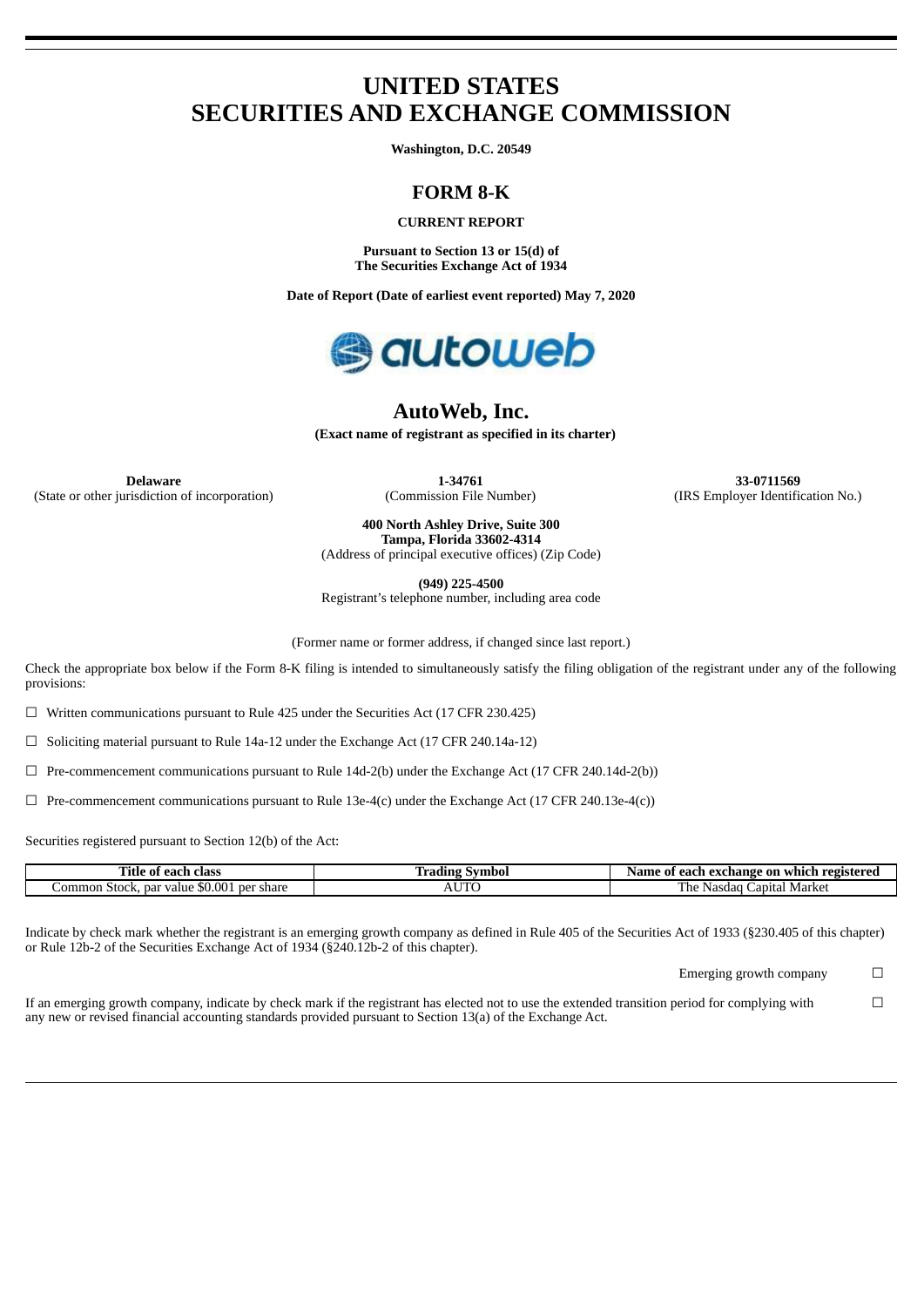#### **Item 2.02 Results of Operations and Financial Condition.**

On May 7, 2020, AutoWeb, Inc., a Delaware corporation ("**AutoWeb**" or "**Company**"), announced in a press release its financial results for the quarter ended March 31, 2020. A copy of AutoWeb's press release announcing these financial results is attached as Exhibit 99.1 to this Current Report on Form 8-K.

In connection with the press release, the Company also held a conference call that was webcast on May 7, 2020. A transcript of that call is attached as Exhibit 99.2 to this Current Report on Form 8-K.

The attached press release and transcript contain information that includes "Adjusted EBITDA," a non-GAAP financial measure as defined in Regulation G adopted by the Securities and Exchange Commission. The Company defines Adjusted EBITDA as net loss before interest, taxes, depreciation, amortization, non-cash stock-based compensation, non-cash gains or losses, and other extraordinary items. The Company's management believes that presenting Adjusted EBITDA provides useful information to investors regarding the underlying business trends and performance of the Company's ongoing operations, as well as providing for more consistent period-over-period comparisons. This non-GAAP measure also assists management in its operational and financial decision-making and monitoring the Company's performance. In addition, the Company uses Adjusted EBITDA as a measure for determining incentive compensation targets. Adjusted EBITDA is used in addition to and in conjunction with results presented in accordance with GAAP and should not be relied upon to the exclusion of GAAP financial measures. Management strongly encourages investors to review the Company's consolidated financial statements in their entirety and to not rely on any single financial measure. A table providing a reconciliation of Adjusted EBITDA to the most comparable GAAP financial measure is included at the end of the press release attached as Exhibit 99.1 to this Current Report on Form 8-K.

The attached press release and transcript are incorporated herein solely for purposes of this Item 2.02 disclosure. The information furnished pursuant to this Item 2.02, including the exhibits attached hereto, shall not be deemed to be filed for purposes of Section 18 of the Securities Exchange Act of 1934, as amended ("**Exchange Act**"), or otherwise subject to the liabilities of that section, nor shall it be incorporated by reference into any filings under the Securities Act of 1933, as amended, or the Exchange Act, regardless of any incorporation by reference language of such filing. In addition, the press release and transcript furnished as exhibits to this report include "safe harbor" language pursuant to the Private Securities Litigation Reform Act of 1995, stating that certain statements about AutoWeb's business contained in the press release and transcript are "forward-looking" rather than "historic."

#### **Item 9.01 Financial Statements and Exhibits.**

(d) Exhibits

- [99.1](#page-3-0) Press Release dated May 7, 2020
- [99.2](#page-11-0) Transcript of AutoWeb, Inc.'s Conference Call dated May 7, 2020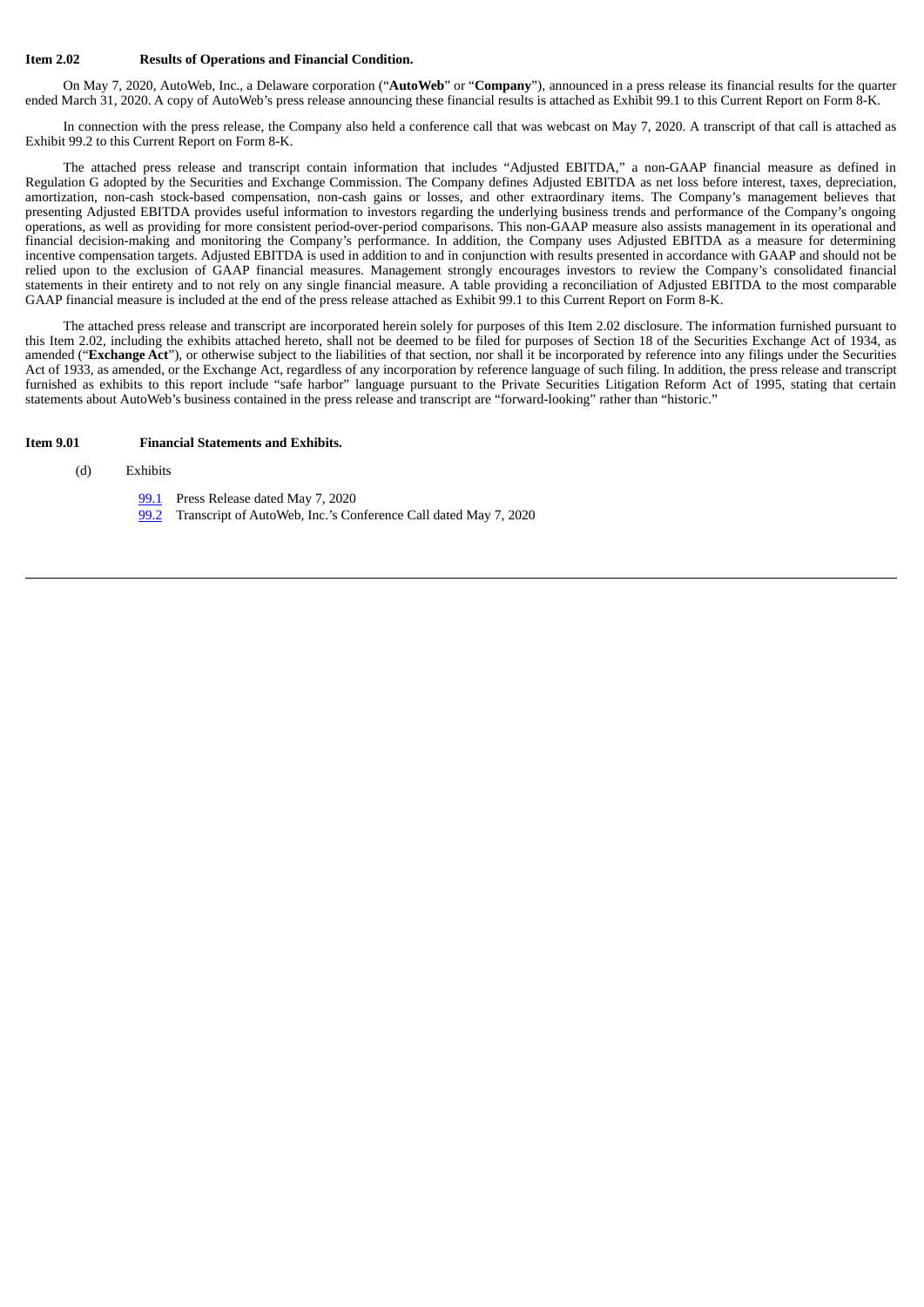#### **SIGNATURES**

Pursuant to the requirements of the Securities Exchange Act of 1934, the registrant has duly caused this report to be signed on its behalf by the undersigned hereunto duly authorized.

Date: May 11, 2020

AUTOWEB, INC.

By: /s/ Glenn E. Fuller Glenn E. Fuller, Executive Vice President, Chief Legal Officer and Secretary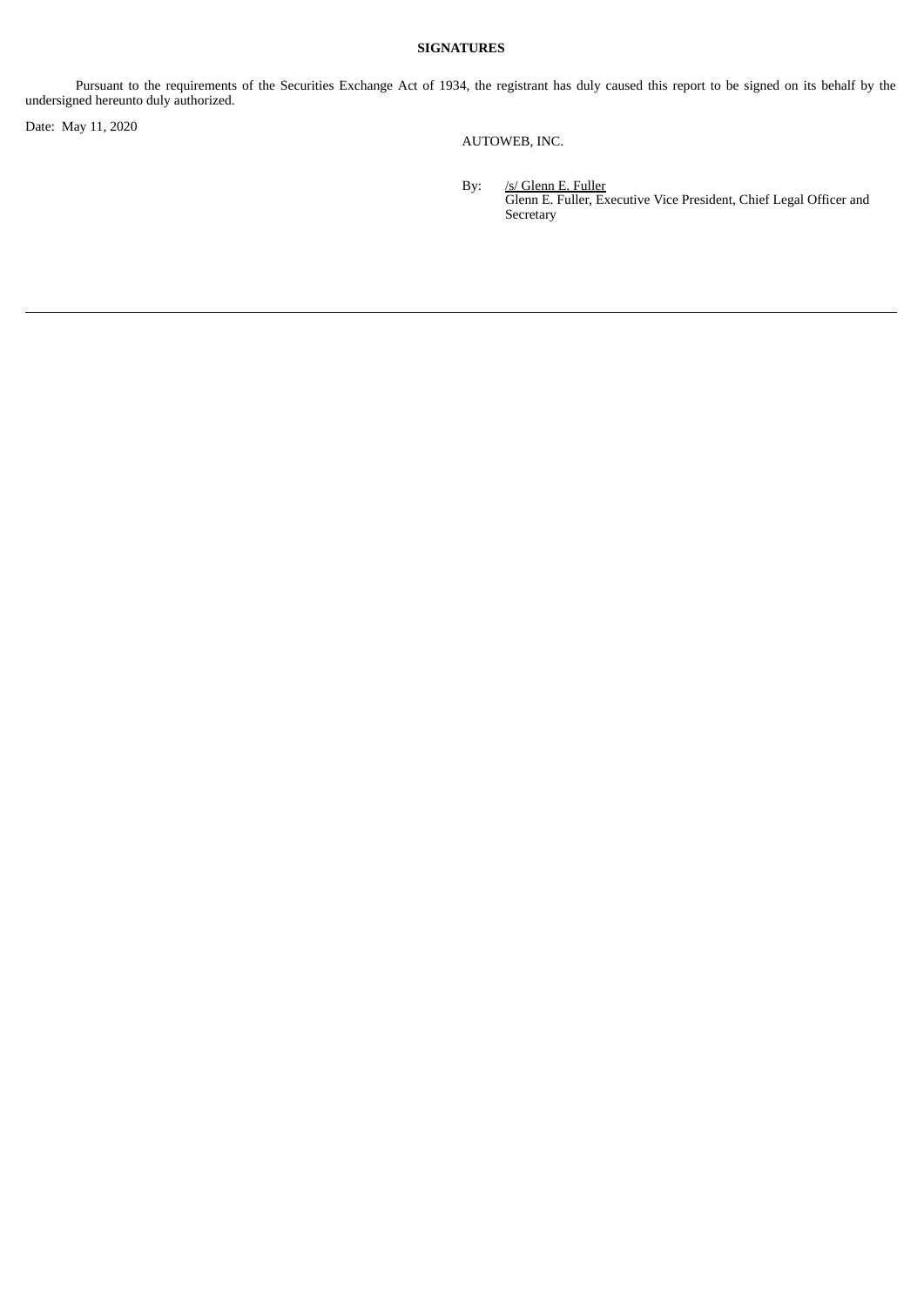#### **AutoWeb Reports First Quarter 2020 Results**

<span id="page-3-0"></span>**TAMPA, Fla., – May 7, 2020 –** AutoWeb, Inc. (Nasdaq: AUTO), a robust digital marketing platform providing digital advertising solutions for automotive dealers and OEMs, is reporting financial results for the first quarter ended March 31, 2020.

**First Quarter 2020 Financial Summary** *(\$ in millions, excl. per share items)*

|                             |    | Q1 2020    |     | O <sub>4</sub> 2019 |     | Q1 2019 |
|-----------------------------|----|------------|-----|---------------------|-----|---------|
| <b>Total Revenues</b>       | D  | 24.5       | - 5 | 26.7                |     | 31.6    |
| <b>Advertising Revenues</b> | لت | 6.0        | - S | 5.9                 | - S | 5.9     |
| Gross Profit                |    | 5.4        | - S | 5.5                 | - S | 5.8     |
| Gross Margin                |    | 21.9%      |     | 20.7%               |     | 18.2%   |
| Net Income/(Loss)           | Φ  | (4.1)      |     | (3.2)               |     | (5.4)   |
| Net Income/(Loss) per share | Φ  | (0.31)     |     | (0.24)              |     | (0.41)  |
| <b>Adjusted EBITDA</b>      | S, | $(1.7)$ \$ |     | (0.8)               |     | (3.0)   |

#### **First Quarter 2020 Key Operating Metrics** [1](#page-3-1)

|                                  | Q1 2020   | Q4 2019 |    | Q1 2019 |
|----------------------------------|-----------|---------|----|---------|
| Lead Traffic $2$ (millions)      | 27.3      | 25.8    |    | 43.3    |
| Lead Volume 3 (millions)         | 1.5       | 1.7     |    |         |
| Retail Dealer Count 4            | 1.822     | 2.203   |    | 2,360   |
| Retail Lead Capacity 5           | 106.000   | 129,000 |    | 138,000 |
| Click Traffic $6$ (millions)     | 31.8      | 24.1    |    | 31.9    |
| Click Volume <i>z</i> (millions) | 8.6       | 6.5     |    | 7.0     |
| Net Revenue per Click 8          | 0.63<br>S | 0.79    | .S | 0.72    |

#### **Management Commentary**

"Since the start of the global pandemic, our top priority has been our employees' health and safety while continuing to support our dealer and OEM customers," said Jared Rowe, CEO of AutoWeb. "I'm proud of our efforts on both fronts.

"We were making good progress on our turnaround through most of Q1, however, in March our retail dealer and OEM customers began to pull back on marketing budgets as stay-at-home mandates were implemented across the country and the status of dealerships as essential businesses was uncertain. Many of our retail and strategic customers subsequently entered a 'suspend' status for our leads and clicks, which essentially turns off our service for 30 days or until it is rescinded. As a result, we began to reduce our overall lead and click generation spend to better focus on quality and manage our product supply with the underlying sales demand in the industry and our client's reduced sales capacity.

- <span id="page-3-1"></span>1 Certain website properties have been added and removed from tracking metrics as AutoWeb continues to refine its website portfolio and its approach to tagging. These changes have been made to the prior periods for lead traffic, click traffic, and click volume as well for comparative purposes.
- <span id="page-3-2"></span>2 Lead traffic = total visits to AutoWeb's owned lead websites.
- <span id="page-3-3"></span>3 Lead volume = total new and used vehicle leads invoiced to retail and wholesale customers.
- <span id="page-3-4"></span>4 Retail dealer count = the number of franchised dealers contracted for delivery of retail new vehicle leads plus the number of vehicle dealers (franchised or independent) contracted for delivery of retail used vehicle leads.
- <span id="page-3-5"></span>5 Retail lead capacity = the number of new and used vehicle leads contracted for by new or used retail vehicle dealers that the dealers wish to receive each month (i.e., "targets") at the end of the applicable quarter.
- <span id="page-3-6"></span>6 Click traffic = total visits to AutoWeb's owned click referral websites.
- <span id="page-3-7"></span>7 Click volume = the number of times during the applicable quarter that consumers clicked on advertisements on AutoWeb's owned click referral websites.
- <span id="page-3-8"></span>8 Net revenue per click = total click revenue divided by click volume for owned & affiliated sites.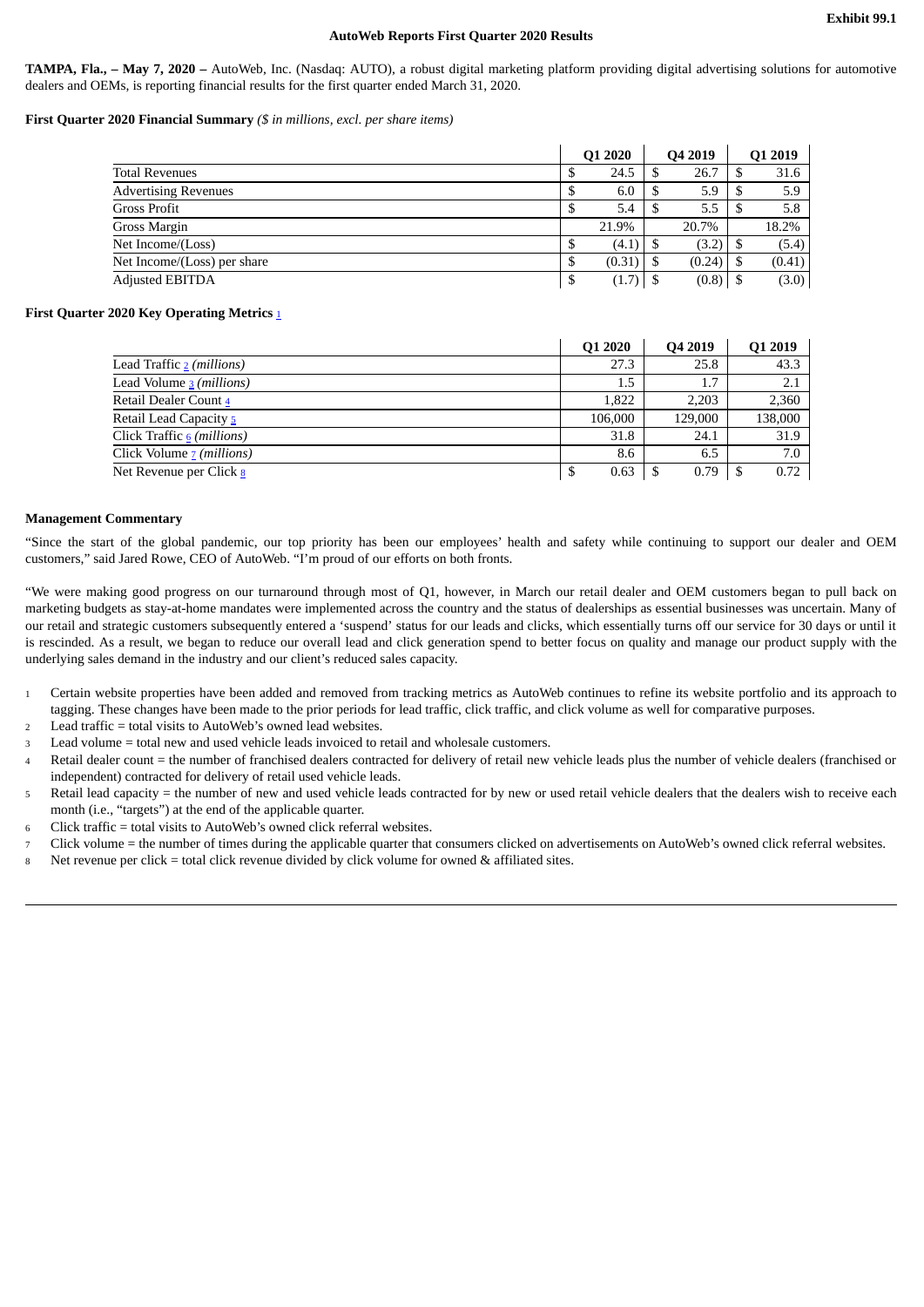"Our industry's sales were severely impacted in both March and April. Various reports estimate automotive sales to be down approximately 40% and 50% on a year-over-basis, respectively. J.D. Power also now expects 2020 U.S. auto sales to range between 12.6 - 14.5 million vehicles compared to a pre-COVID baseline of 16.8 million.

"With that said, OEMs continue to try to support new car sales as much as possible. Strong OEM incentives, low financing rates, and loosening restrictions in some states on auto dealerships have assisted in a sales stabilization of sorts. The number of retail dealers entering 'suspend' status with us began to moderate at the end of April, and our OEM volumes held up better than we originally anticipated. However, one month does not make a trend, and the industry is not out of the woods given unemployment continues to increase and consumer confidence continued to decline through April.

"We have implemented several proactive cost measures to enhance our liquidity, including a reduction of all non-essential spending, consolidating various technology tools and products, limited furloughs in the U.S. and layoffs of our staff abroad, and voluntary pay cuts across our executive team and board of directors. We will continue to evaluate other cost reduction measures and explore all options to maximize employment for our team while continuing to support our customers. While our business is certainly down from where we were last year, our results in April did not reach our worst-case scenario. If present trends hold, we believe that our balance sheet and liquidity will see us through 2020.

"The work we have put in over the last two years to make AutoWeb a lean and efficient organization is paying off during these uncertain times, and when coupled with the recent cost reductions, we have flexibility to continue operating in this environment and help our dealer and OEM customers prepare for a post-COVID recovery."

#### **First Quarter 2020 Financial Results**

Total revenues in the first quarter of 2020 were \$24.5 million compared to \$31.6 million in the year-ago quarter, with advertising revenues of \$6.0 million compared to \$5.9 million in the year-ago quarter. The decline in total revenues was primarily due to lower lead volume.

Gross profit in the first quarter was \$5.4 million compared to \$5.8 million in the year-ago quarter. As a percentage of revenue, gross profit increased 370 basis points to 21.9% compared to 18.2% in the year-ago quarter, with the improvement driven by more efficient traffic acquisition and higher margin product and channel mix.

Total operating expenses in the first quarter decreased to \$8.7 million compared to \$11.2 million in the year-ago quarter. The decrease was driven by continued prudent cost management and further improving various operating efficiencies.

Net loss in the first quarter of 2020 improved to \$4.1 million or \$(0.31) per share, compared to a net loss of \$5.4 million or \$(0.41) per share in the year-ago quarter.

Adjusted EBITDA in the first quarter of 2020 improved to \$(1.7) million compared to \$(3.0) million in Q1'19.

At March 31, 2020, cash, cash equivalents and restricted cash totaled \$7.9 million compared to \$5.9 million at December 31, 2019.

At March 31, 2020, AutoWeb had an outstanding balance of \$6.7 million on its revolving credit facility with CIT Northridge Credit, with access to an additional \$2 million on the credit facility.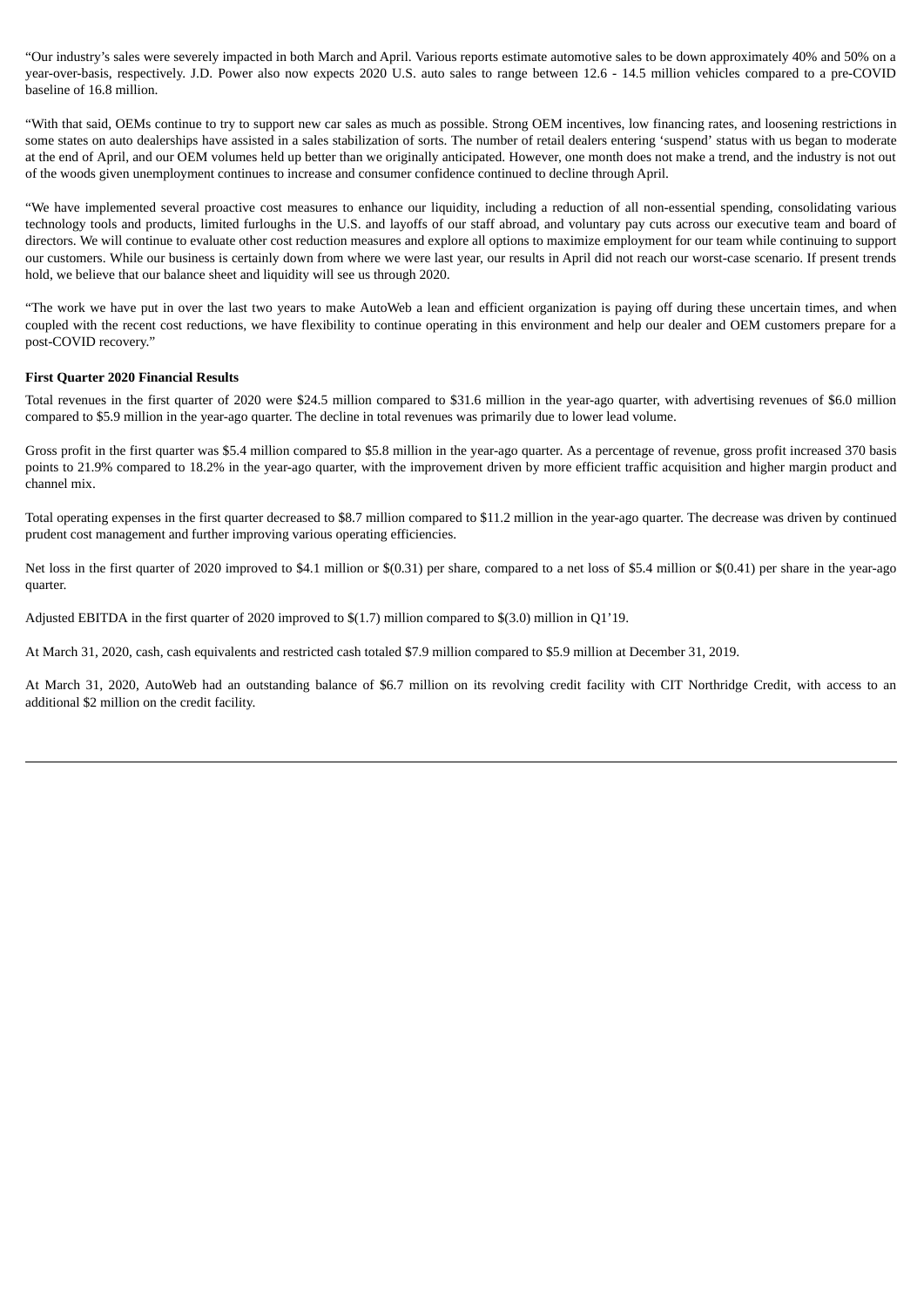#### **Conference Call**

AutoWeb management will hold a conference call today at 5:00 p.m. Eastern time to discuss its first quarter 2020 results, followed by a question-and-answer session.

Date: Thursday, May 7, 2020 Time: 5:00 p.m. Eastern time (2:00 p.m. Pacific time) Toll-free dial-in number: 1-877-852-2929 International dial-in number: 1-404-991-3925 Conference ID: 6270288

The conference call will also be broadcast live at www.autoweb.com (click on "Investors" and then click on "Events & Presentations"). Please visit the website at least 15 minutes prior to the start of the call to register and download any necessary software. For those who will be joining the call by phone, please call the conference telephone number 5-10 minutes prior to the start time, and an operator will register your name and organization. If you have any difficulty connecting with the conference call, please contact Gateway Investor Relations at 1-949-574-3860.

A replay of the conference call will be available after 8:00 p.m. Eastern time on the same day through May 14, 2020. The call will also be archived in the Investors section of the company's website for one year.

Toll-free replay number: 1-855-859-2056 International replay number: 1-404-537-3406 Replay ID: 6270288

#### **Tax Benefit Preservation Plan**

At December 31, 2019, the company had approximately \$100.5 million in available net operating loss carryforwards (NOLs) for U.S. federal income tax purposes. AutoWeb reminds stockholders about its Tax Benefit Preservation Plan dated May 26, 2010, as amended (the "Plan") between the company and Computershare Trust Company, N.A., as rights agent.

The Plan was adopted by the company's board of directors to preserve the company's NOLs and other tax attributes, and thus reduce the risk of a possible change of ownership under Section 382 of the Internal Revenue Code. Any such change of ownership under Section 382 would limit or eliminate the ability of the company to use its existing NOLs for federal income tax purposes. In general, an ownership change

will occur if the company's 5% shareholders, for purposes of Section 382, collectively increase their ownership in the company by an aggregate of more than 50 percentage points over a rolling three-year period. The Plan is designed to reduce the likelihood that the company experiences such an ownership change by discouraging any person or group from becoming a new 5% shareholder under Section 382. Rights issued under the Plan could be triggered upon the acquisition by any person or group of 4.9% or more of the company's outstanding common stock and could result in substantial dilution of the acquirer's percentage ownership in the company. There is no guarantee that the Plan will achieve the objective of preserving the value of the company's NOLs.

As of March 31, 2020, there were 13,146,831 shares of the company's common stock, \$0.001 par value, outstanding. Persons or groups considering the acquisition of shares of beneficial ownership of the company's common stock should first evaluate their percentage ownership based on this revised outstanding share number to ensure that the acquisition of shares does not result in beneficial ownership

of 4.9% or more of outstanding shares. For more information about the Plan, please visit investor.autoweb.com/tax.cfm.

#### **About AutoWeb, Inc.**

AutoWeb, Inc. provides high-quality consumer leads, clicks and associated marketing services to automotive dealers and manufacturers throughout the United States. The company also provides consumers with robust and original online automotive content to help them make informed car-buying decisions. The company pioneered the automotive Internet in 1995 and has since helped tens of millions of automotive consumers research vehicles; connected thousands of dealers nationwide with motivated car buyers; and has helped every major automaker market its brand online.

Investors and other interested parties can receive AutoWeb news alerts by accessing the online registration form at investor.autoweb.com/alerts.cfm.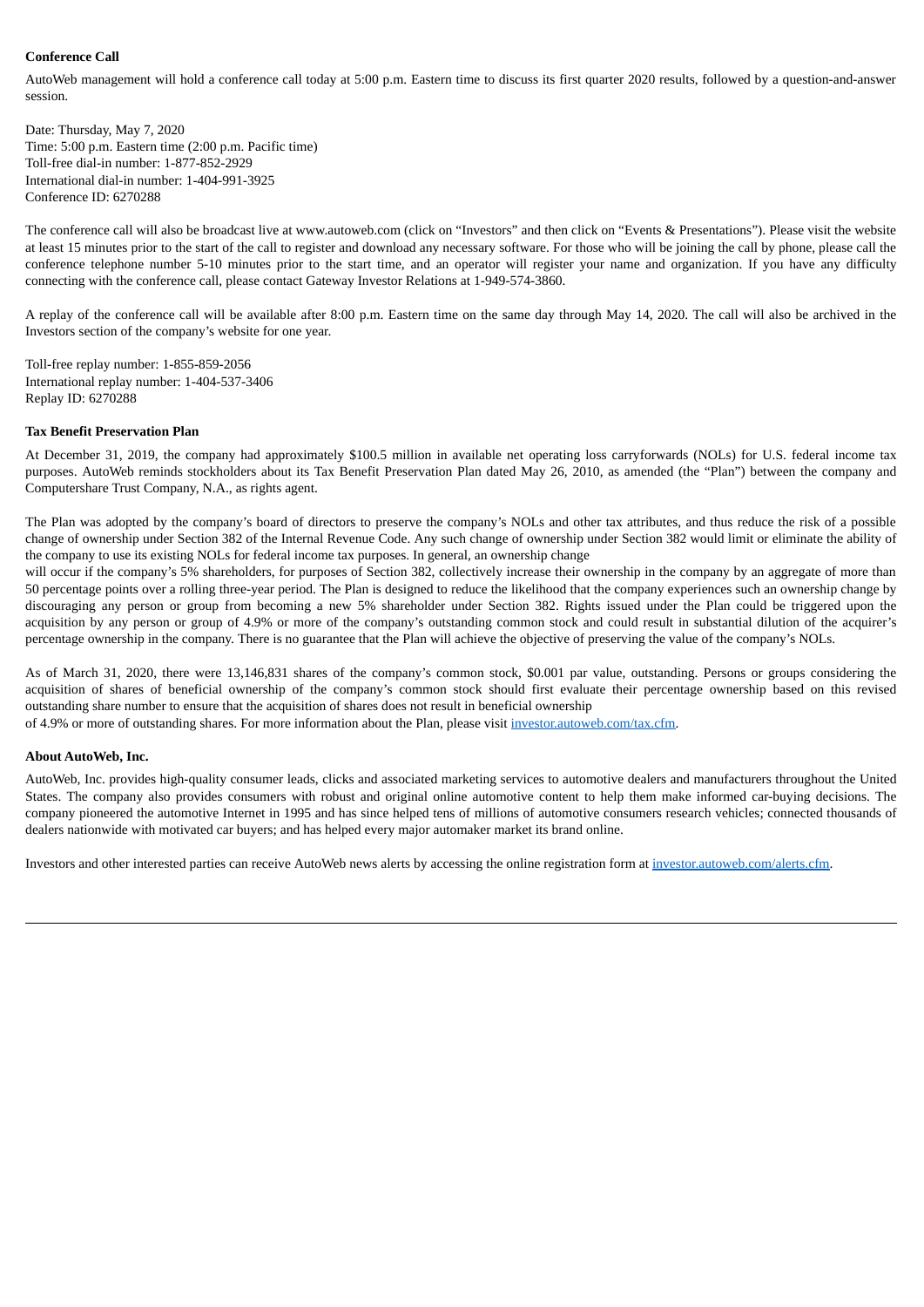#### **Note about Non-GAAP Financial Measures**

AutoWeb has disclosed Adjusted EBITDA in this press release, which is a non-GAAP financial measure as defined by SEC Regulation G. The company defines Adjusted EBITDA as net loss before interest, taxes, depreciation, amortization, non-cash stock-based compensation, non-cash gains or losses, and other extraordinary items. A table providing a reconciliation of Adjusted EBITDA is included at the end of this press release.

The company's management believes that presenting Adjusted EBITDA provides useful information to investors regarding the underlying business trends and performance of the company's ongoing operations, as well as providing for more consistent period-over-period comparisons. This non-GAAP measure assists management in its operational and financial decision-making and monitoring the company's performance. In addition, we use Adjusted EBITDA as a measure for determining incentive compensation targets. Adjusted EBITDA is used in addition to and in conjunction with results presented in accordance with GAAP and should not be relied upon to the exclusion of GAAP financial measures. Management strongly encourages investors to review the company's consolidated financial statements in their entirety and to not rely on any single financial measure.

#### **Forward-Looking Statements Disclaimer**

The statements contained in this press release or that may be made during the conference call described above that are not historical facts are forward-looking statements under the federal securities laws. Words such as "anticipates," "could," "may," "estimates," "expects," "projects," "intends," "pending," "plans," "believes," "will" and words of similar substance, or the negative of those words, used in connection with any discussion of future operations or financial performance identify forward-looking statements. In particular, statements regarding expectations and opportunities, new product expectations and capabilities, projections, statements regarding future events, and our outlook regarding our performance and growth are forward-looking statements. These forward-looking statements, including, that (i) the company will continue to evaluate other cost reduction measures and explore all options to maximize employment for its team while continuing to support its customers; (ii) if present trends hold, the company believes that its balance sheet and liquidity will see the company through 2020; and (iii) the company has flexibility to continue operating in this environment and help its dealer and OEM customers prepare for a post-COVID recovery, are not guarantees of future performance and involve assumptions and risks and uncertainties that are difficult to predict. Actual outcomes and results may differ materially from what is expressed in, or implied by, these forward-looking statements. AutoWeb undertakes no obligation to update publicly any forward-looking statements, whether as a result of new information, future events or otherwise. Among the important factors that could cause actual results to differ materially from those expressed in, or implied by, the forward-looking statements are changes in general economic conditions; the financial condition of automobile manufacturers and dealers; disruptions in automobile production; changes in fuel prices; the economic impact of terrorist attacks, political revolutions or military actions; failure of our internet security measures; dealer attrition; pressure on dealer fees; increased or unexpected competition; the failure of new products and services to meet expectations; failure to retain key employees or attract and integrate new employees; actual costs and expenses exceeding charges taken by AutoWeb; changes in laws and regulations; costs of legal matters, including, defending lawsuits and undertaking investigations and related matters; and other matters disclosed in AutoWeb's filings with the Securities and Exchange Commission. Investors are strongly encouraged to review the company's Annual Report on Form 10-K for the year ended December 31, 2018 and other filings with the Securities and Exchange Commission for a discussion of risks and uncertainties that could affect the business, operating results or financial condition of AutoWeb and the market price of the company's stock.

#### **Company Contact**

J.P. Hannan Chief Financial Officer 1-949-437-4651 jp.hannan@autoweb.com

#### **Investor Relations Contact**

Sean Mansouri, CFA or Cody Slach Gateway Investor Relations 1-949-574-3860 AUTO@gatewayir.com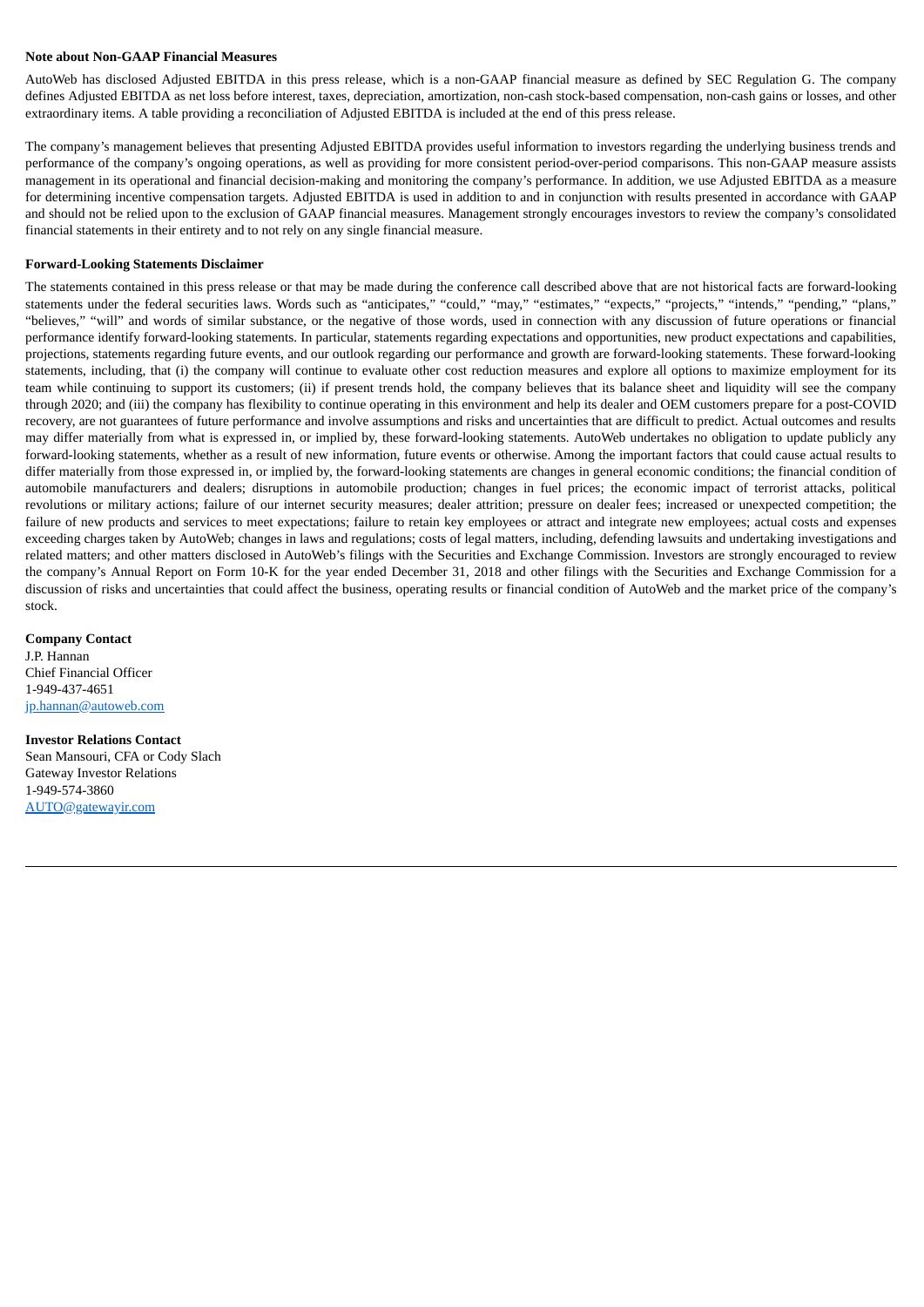## **AUTOWEB, INC. UNAUDITED CONDENSED CONSOLIDATED BALANCE SHEETS (Amounts in thousands, except share data)**

|                                                                                                                    | March 31,<br>2020 |           | December 31,<br>2019 |            |
|--------------------------------------------------------------------------------------------------------------------|-------------------|-----------|----------------------|------------|
| <b>ASSETS</b>                                                                                                      |                   |           |                      |            |
| Current assets:                                                                                                    |                   |           |                      |            |
| Cash and cash equivalents                                                                                          | \$                | 7,354     | \$                   | 892        |
| Restricted cash                                                                                                    |                   | 502       |                      | 5,054      |
| Accounts receivable, net of allowances for bad debts and customer credits of \$759 and \$740 at March 31, 2020 and |                   |           |                      |            |
| December 31, 2019, respectively                                                                                    |                   | 20,820    |                      | 24,051     |
| Prepaid expenses and other current assets                                                                          |                   | 1,168     |                      | 1,265      |
| Total current assets                                                                                               |                   | 29,844    |                      | 31,262     |
| Property and equipment, net                                                                                        |                   | 3,100     |                      | 3,349      |
| Right-of-use assets                                                                                                |                   | 3,633     |                      | 2,528      |
| Intangibles assets, net                                                                                            |                   | 6,244     |                      | 7,104      |
| Other assets                                                                                                       |                   | 764       |                      | 661        |
| <b>Total assets</b>                                                                                                | \$                | 43,585    | \$                   | 44,904     |
|                                                                                                                    |                   |           |                      |            |
| LIABILITIES, MINORITY INTEREST AND STOCKHOLDERS' EQUITY                                                            |                   |           |                      |            |
| <b>Current liabilities:</b>                                                                                        |                   |           |                      |            |
| Accounts payable                                                                                                   | \$                | 12,525    | \$                   | 14,080     |
| Accrued employee-related benefits                                                                                  |                   | 1.345     |                      | 1,004      |
| Other accrued expenses and other current liabilities                                                               |                   | 1,696     |                      | 2,315      |
| Borrowings under revolving credit facility                                                                         |                   | 6,712     |                      | 3,745      |
| Current portion of lease liabilities                                                                               |                   | 1,057     |                      | 1,167      |
| Total current liabilities                                                                                          |                   | 23,335    |                      | 22,311     |
| Lease liabilities, net of current portion                                                                          |                   | 2,706     |                      | 1,497      |
| <b>Total liabilities</b>                                                                                           | \$                | 26,041    | \$                   | 23,808     |
|                                                                                                                    |                   |           |                      |            |
| Commitments and contingencies                                                                                      |                   |           |                      |            |
| Stockholders' equity                                                                                               |                   |           |                      |            |
| Preferred stock, \$0.001 par value; 11,445,187 shares authorized                                                   |                   |           |                      |            |
| Series A Preferred stock, none issued and outstanding                                                              |                   |           |                      |            |
| Common stock, \$0.001 par value; 55,000,000 shares authorized; 13,146,83 shares issued and outstanding at March    |                   |           |                      |            |
| 31, 2020 and December 31, 2019, respectively                                                                       |                   | 13        |                      | 13         |
| Additional paid-in capital                                                                                         |                   | 364,537   |                      | 364,028    |
| Accumulated deficit                                                                                                |                   | (347,006) |                      | (342, 945) |
| Total stockholders' equity                                                                                         |                   | 17,544    |                      | 21,096     |
| Total liabilities, minority interest and stockholders' equity                                                      | \$                | 43,585    | \$                   | 44,904     |
|                                                                                                                    |                   |           |                      |            |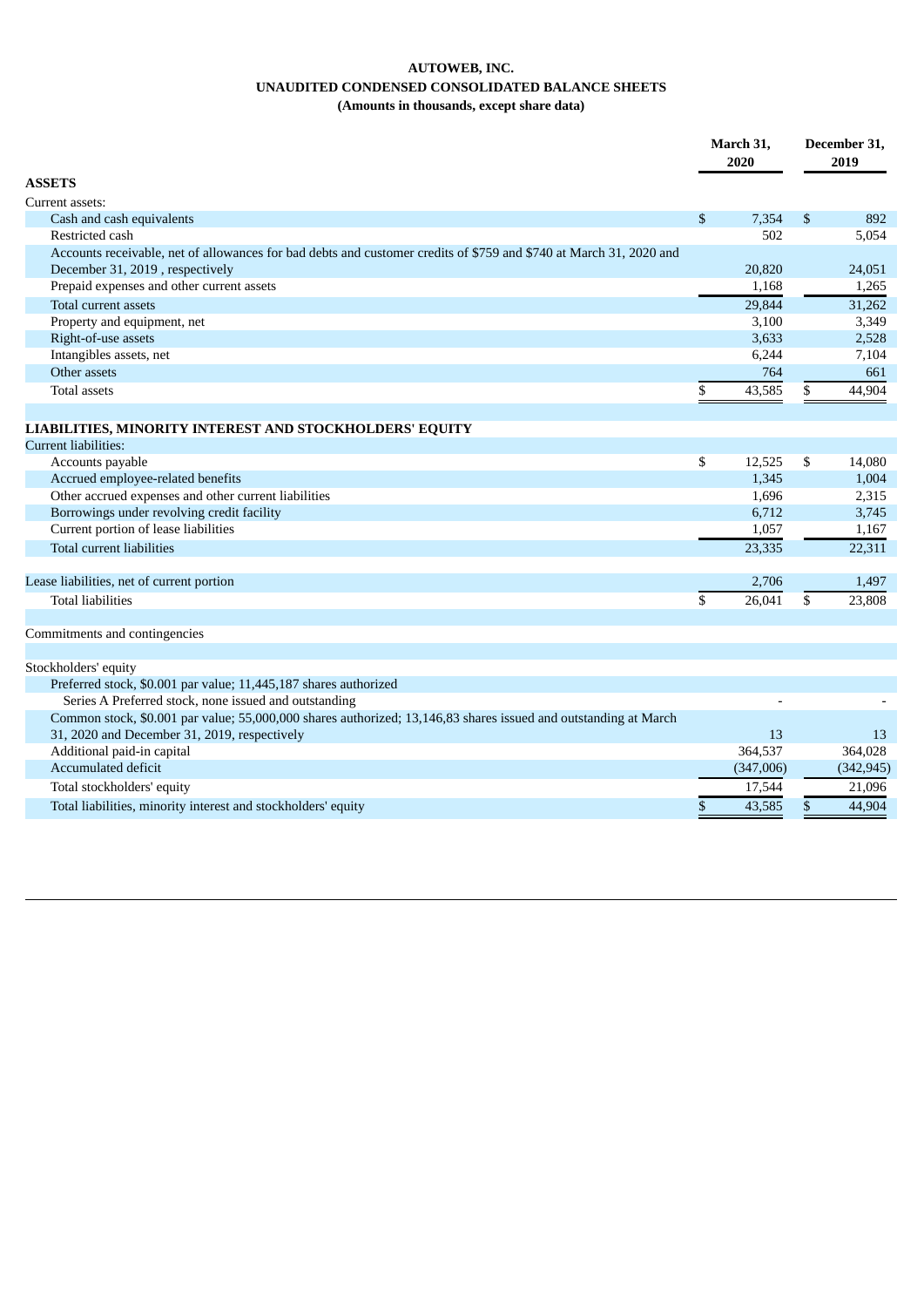## **AUTOWEB, INC. UNAUDITED CONDENSED CONSOLIDATED STATEMENTS OF OPERATIONS (Amounts in thousands, except share and per share data)**

|                                              | <b>Three Months Ended</b> | March 31,              |
|----------------------------------------------|---------------------------|------------------------|
|                                              | 2020                      | 2019                   |
| Revenues:                                    |                           |                        |
| Lead generation                              | \$<br>18,460              | \$<br>25,698           |
| Digital advertising                          | 6,012                     | 5,878                  |
| Other                                        |                           | 28                     |
| <b>Total revenues</b>                        | 24,472                    | 31,604                 |
| Cost of revenues                             | 19,115                    | 25,847                 |
| Gross profit                                 | 5,357                     | 5,757                  |
| <b>Operating Expenses</b>                    |                           |                        |
| Sales and marketing                          | 2,132                     | 2,878                  |
| Technology support                           | 1,857                     | 2,780                  |
| General and administrative                   | 3,943                     | 4,290                  |
| Depreciation and amortization                | 722                       | 1,239                  |
| Total operating expenses                     | 8,654                     | 11,187                 |
| <b>Operating loss</b>                        | (3,297)                   | (5, 430)               |
| Interest and other income (expense)          |                           |                        |
| Interest income (expense)                    | (832)                     | 1                      |
| Other income (expense)                       | 68                        | 69                     |
| Loss before income tax provision             | (4,061)                   | (5,360)                |
| Income taxes provision                       |                           |                        |
| Net loss and comprehensive loss              | \$<br>(4,061)             | (5,360)<br>\$          |
| Basic and diluted loss per share:            |                           |                        |
| Basic loss per common share                  | $\$$<br>(0.31)            | $\mathbb{S}$<br>(0.41) |
| Diluted loss per common share                | \$<br>(0.31)              | \$<br>(0.41)           |
|                                              |                           |                        |
| Shares used in computing net loss per share: |                           |                        |
| <b>Basic</b>                                 | 13,133,498                | 12,824,591             |
| Diluted                                      | 13,133,498                | 12,824,591             |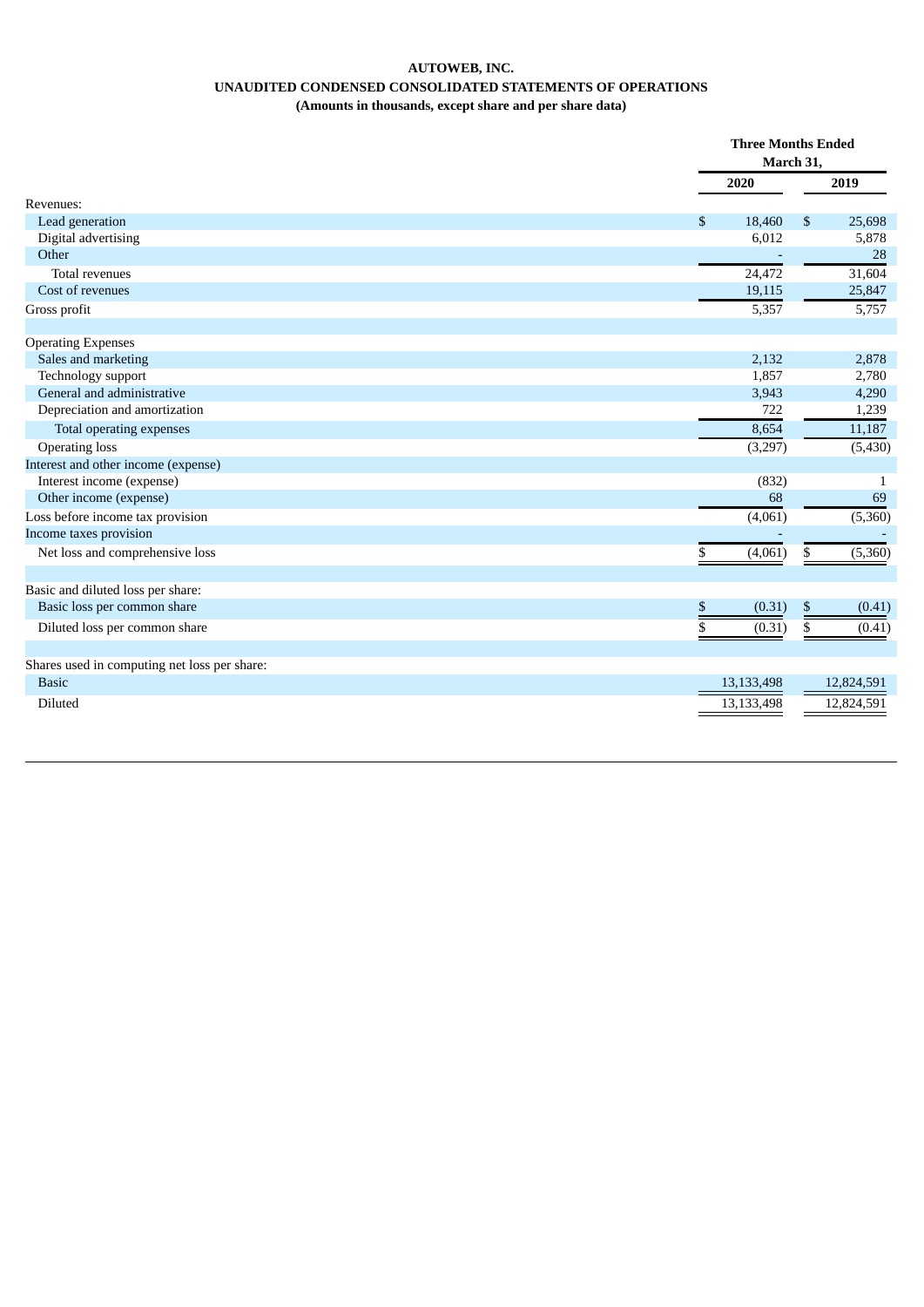## **AUTOWEB, INC. CONSOLIDATED CONDENSED STATEMENTS OF CASH FLOWS (amounts in thousands)**

|                                                                                      | Three Months Ended March 31, |           |    |          |
|--------------------------------------------------------------------------------------|------------------------------|-----------|----|----------|
|                                                                                      |                              | 2020      |    | 2019     |
| Cash flows from operating activities:                                                |                              |           |    |          |
| Net (loss) income                                                                    | \$                           | (4,061)   | \$ | (5,360)  |
| Adjustments to reconcile net income (loss) to net cash used in operating activities: |                              |           |    |          |
| Depreciation and amortization                                                        |                              | 1,212     |    | 1,787    |
| Provision for bad debt                                                               |                              | 12        |    | 41       |
| Provision for customer credits                                                       |                              | 92        |    | 74       |
| Share-based compensation                                                             |                              | 509       |    | 551      |
| Right-of-use assets                                                                  |                              | 396       |    | 445      |
| Lease Liabilities                                                                    |                              | (402)     |    | (446)    |
| Changes in assets and liabilities                                                    |                              |           |    |          |
| Accounts receivable                                                                  |                              | 3,127     |    | 3,698    |
| Prepaid expenses and other current assets                                            |                              | 97        |    | 64       |
| Other non-current assets                                                             |                              | (103)     |    | 6        |
| Accounts payable                                                                     |                              | (1, 555)  |    | (1,023)  |
| Accrued expenses and other current liabilities                                       |                              | (278)     |    | (1,954)  |
| Net cash (used in) provided by operating activities                                  |                              | (954)     |    | (2, 117) |
| Cash flows from investing activities:                                                |                              |           |    |          |
| Purchases of property and equipment                                                  |                              | (103)     |    | (57)     |
| Net cash (used in) provided by investing activities                                  |                              | (103)     |    | (57)     |
| Cash flows from financing activities:                                                |                              |           |    |          |
| Borrowings under PNC credit facility                                                 |                              | 28,564    |    |          |
| Borrowings under CNC credit facility                                                 |                              | 8,001     |    |          |
| Payments under PNC credit facility                                                   |                              | (32, 308) |    |          |
| Payments under CNC credit facility                                                   |                              | (1,290)   |    |          |
| Payments on convertible note                                                         |                              |           |    | (1,000)  |
| Proceeds from exercise of stock options                                              |                              |           |    | 307      |
| Net cash provided by (used in) financing activities                                  |                              | 2,967     |    | (693)    |
| Net increase in cash and cash equivalents and restricted cash                        |                              | 1,910     |    | (2,867)  |
| Cash and cash equivalents and restricted cash at beginning of period                 |                              | 5,946     |    | 13,600   |
| Cash and cash equivalents and restricted cash at end of period                       | \$                           | 7,856     | \$ | 10,733   |
|                                                                                      |                              |           |    |          |
| RECONCILIATION OF CASH AND CASH EQUIVALENTS AND RESTRICTED CASH                      |                              |           |    |          |
| Cash and cash equivalents at beginning of period                                     | \$                           | 892       | \$ | 13,600   |
| Restricted cash at beginning of period                                               |                              | 5,054     |    |          |
| Cash and cash equivalents and restricted cash at beginning of period                 | \$                           | 5,946     | \$ | 13,600   |
|                                                                                      |                              |           |    |          |
| Cash and cash equivalents at end of period                                           | \$                           | 7,354     | \$ | 10,733   |
| Restricted cash at end of period                                                     |                              | 502       |    |          |
| Cash and cash equivalents and restricted cash at end of period                       | \$                           | 7,856     | \$ | 10,733   |
|                                                                                      |                              |           |    |          |
| Supplemental disclosures of cash flow information:                                   |                              |           |    |          |
| Cash paid for income taxes                                                           |                              |           |    | 1        |
|                                                                                      |                              |           |    |          |
| Cash refunds for income taxes                                                        |                              | 381       |    |          |
| Cash paid for interest                                                               |                              | 323       |    | 20       |
| Supplemental disclosure of non-cash financing activities:                            |                              |           |    |          |
| Right-of-use assets obtained in exchange for operating lease liabilities             |                              | 1,501     |    |          |
|                                                                                      |                              |           |    |          |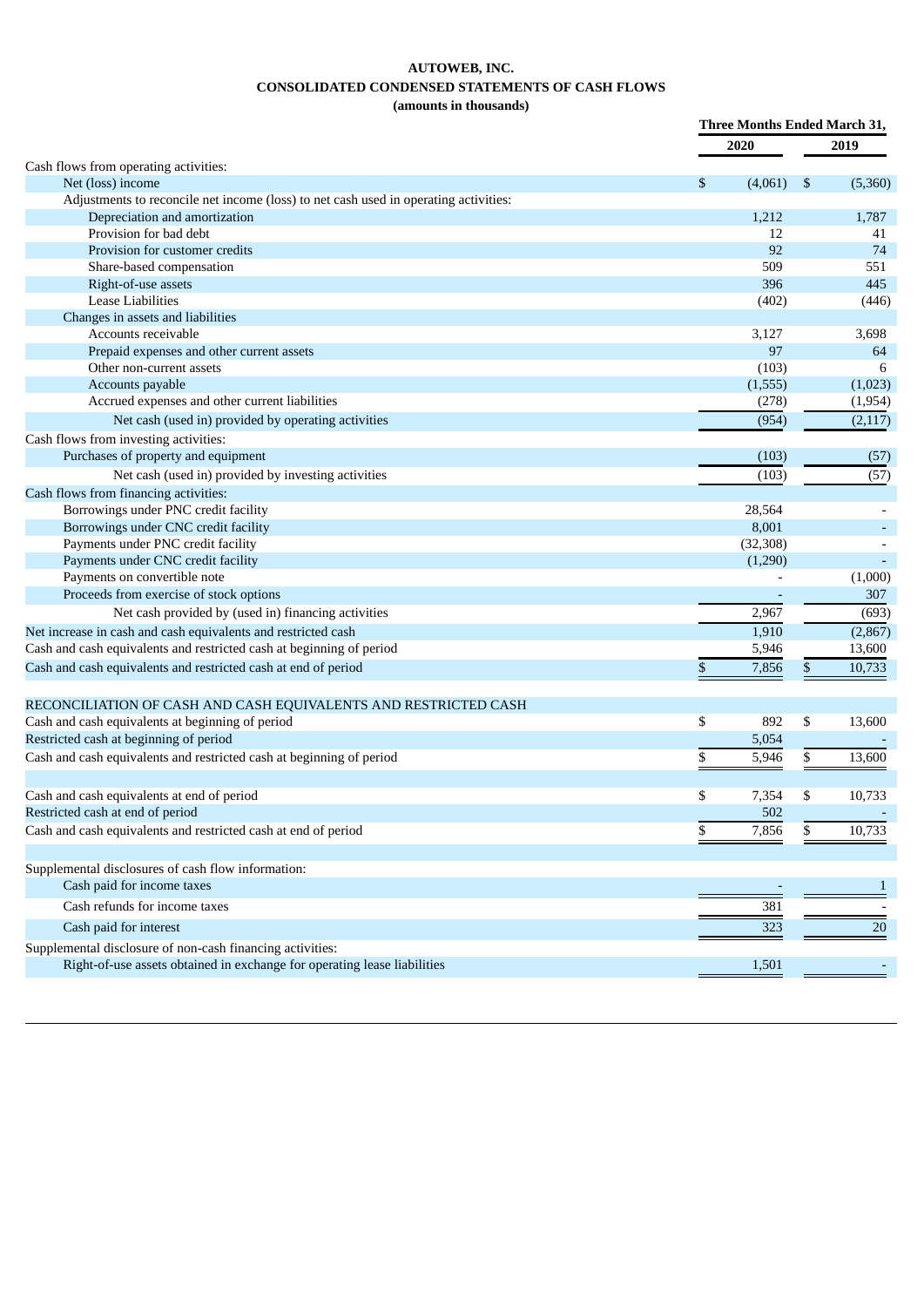## **AUTOWEB, INC. RECONCILIATION OF ADJUSTED EBITDA (Amounts in thousands, except per-share data)**

|                                     | <b>Three Months Ended</b> |              |  |                   |
|-------------------------------------|---------------------------|--------------|--|-------------------|
|                                     | March 31,<br>2020         |              |  | March 31,<br>2019 |
| Net loss                            | \$                        | $(4,061)$ \$ |  | (5,360)           |
| Depreciation and amortization       |                           | 1,213        |  | 1,787             |
| Interest income                     |                           | (12)         |  | (6)               |
| Interest expense                    |                           | 844          |  | 5                 |
| Other income (expense)              |                           | (6)          |  |                   |
| Federal, state and local taxes      |                           | (186)        |  |                   |
| Non-cash stock compensation expense |                           | 509          |  | 551               |
| <b>Adjusted EBITDA</b>              |                           | (1,699)      |  | (3,023)           |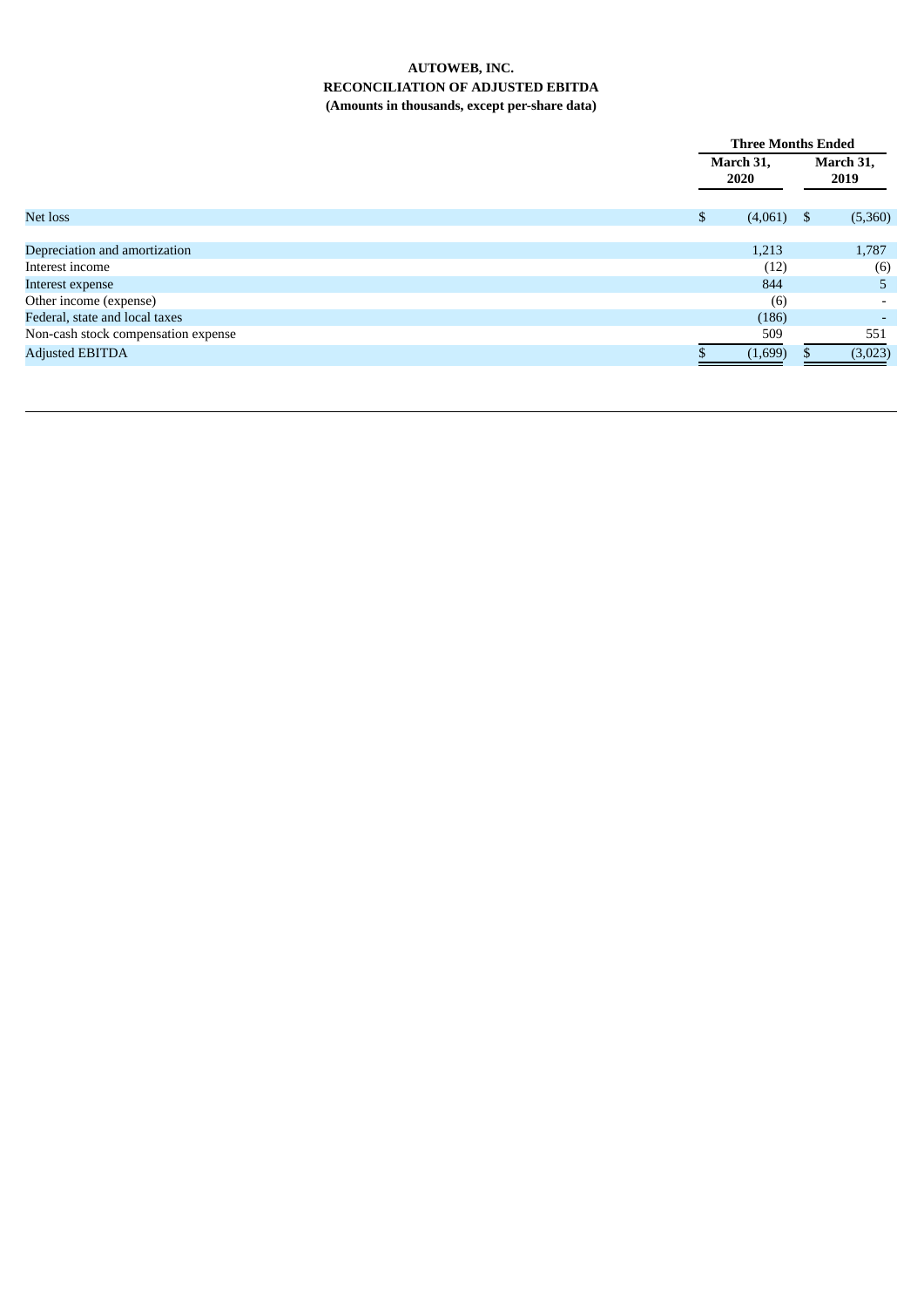#### **Exhibit 99.2**

# <span id="page-11-0"></span>**Call Participants**

**EXECUTIVES**

**Jared R. Rowe** *CEO, President & Director*

**Joseph Patrick Hannan** *Executive VP & CFO*

**ANALYSTS**

**Edward Moon Woo** *Ascendiant Capital Markets LLC, Research Division*

**Gary Frank Prestopino** *Barrington Research Associates, Inc., Research Division*

**James Philip Geygan** *Global Value Investment Corp*

**Lee T. Krowl** *B. Riley FBR, Inc., Research Division*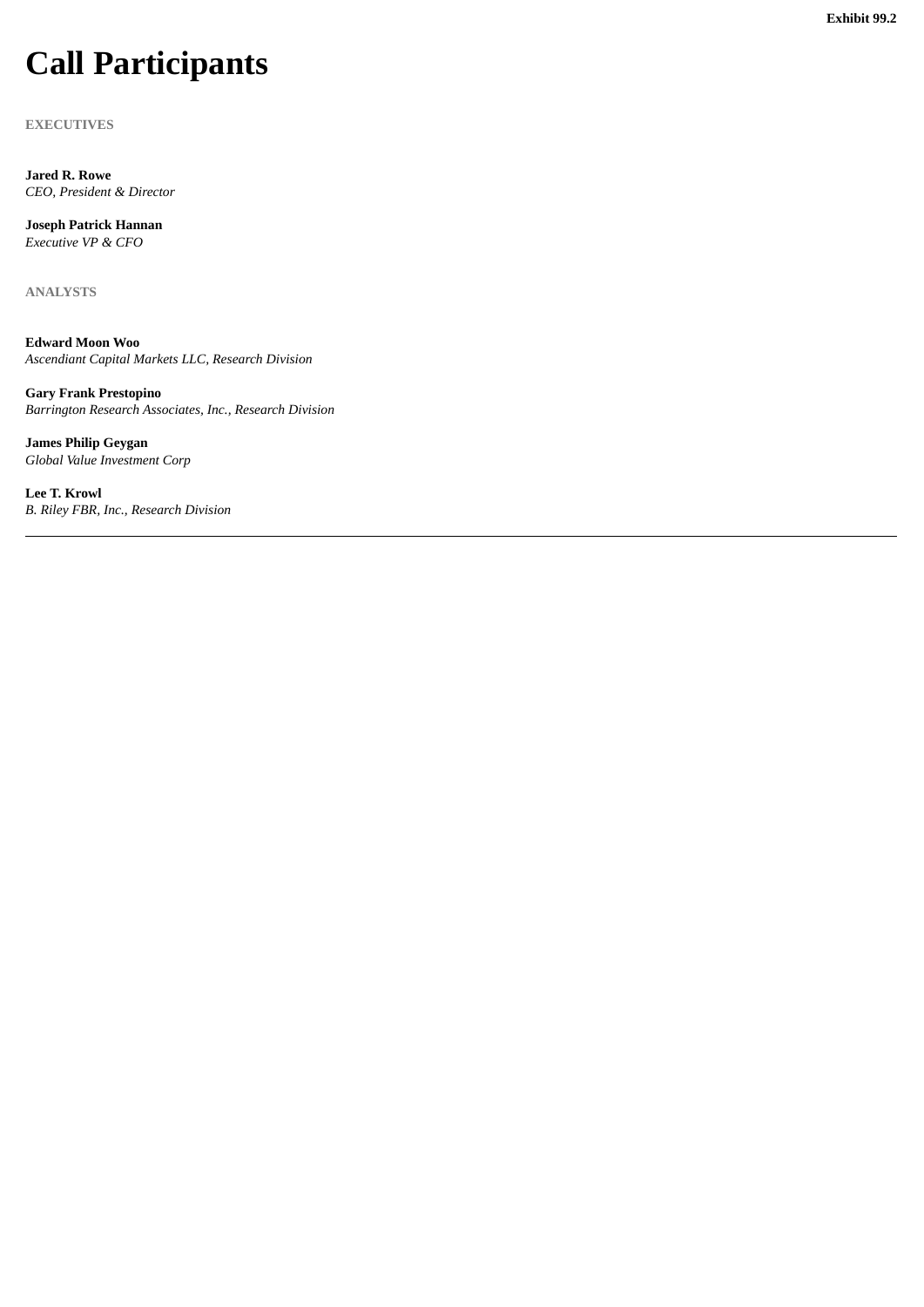## **Presentation**

#### **Operator**

Good afternoon, everyone, and thank you for participating in today's conference call to discuss AutoWeb's Financial Results for the First Quarter Ended March 31, 2020.

Joining us today are AutoWeb's CEO, Jared Rowe; and the company's CFO, J.P. Hannan. Following their remarks, we'll open the call for your questions.

Before I introduce Jared, I remind you that during today's call, including the question-and-answer session, statements that are not historical facts, including any projections, statements regarding future events or future financial performance or statements of intent or belief are forward-looking statements and are covered by the safe harbor disclaimers contained in today's press release and the company's public filings with the SEC. Actual outcomes and results may differ materially from what is expressed in or implied by these forward-looking statements. Specifically, please refer to the company's Form 10-Q for the quarter ended March 31, 2020 as well as other filings made by AutoWeb with the SEC from time to time. These filings identified by factors that could cause results to differ materially from those forward-looking statements.

Please also note that during this call, management will be discussing adjusted EBITDA. This is a non-GAAP financial measure as defined by SEC Regulation G. A reconciliation of this non-GAAP financial measures to the most directly compared GAAP measure is included in today's press release, which is posted on the company's website.

And with that, I will now turn the call over to Jared.

#### **Jared R. Rowe**

*CEO, President & Director*

Thank you, operator. I appreciate that, and good afternoon, everybody. Given the ongoing circumstances surrounding the COVID-19 pandemic, I'm going to take a similar approach for this call, as I did last quarter. So, what this means is that I'll start out by providing a brief overview of our results for last quarter. And then we'll dedicate most of our time to industry impact, the current state of the business and how we're responding to the COVID-19 pandemic.

So quickly on the first quarter. We made good progress on our turnaround through most of Q1, with the stay-at-home mandates that were enacted in March. However, we did see some marketing spend pullback from both our retail and our OEM clients. There's a lot of uncertainty around whether vehicle sales were considered an essential service under local state and federal mandates during that time. So, in this environment, many of our retail and strategic accounts started entering, what we call, suspend status with us, which effectively means that they put their spend with us on hold for 30 days at a time or until they want to reset that. Sometimes it's a little longer, sometimes it's a little shorter. But it isn't a full termination or cancellation. It just helps them manage their media spend.

Now during the same time, we also started reducing our overall lead and click generation spend to better align our volumes with industry demand and consumer intent to purchase a vehicle. As you can imagine, when stay-at-home mandates were put in place, there was a surge of consumers browsing for vehicles online. However, that doesn't necessarily mean they were ready to purchase a vehicle in the next 30 to 60 days. And those are the leads that we focus on most for our clients. And we're really focused on highly targeted in-market consumers who were ready to buy a car. Again, we focus on folks who are ready to buy in 30 days, 60 days or at the longest 90 days.

And COVID-19 did severely impact sales in the automotive industry for March and April. In those 2 months, various reports estimate that auto sales were down 40% and 50%, respectively. They also now expect 2020 U.S. sales to range between 12.6 million and 14.5 million. This compared to a pre-COVID baseline of anywhere from 16.8 million to 17 million SAAR (Seasonally Adjusted Annualized Rate).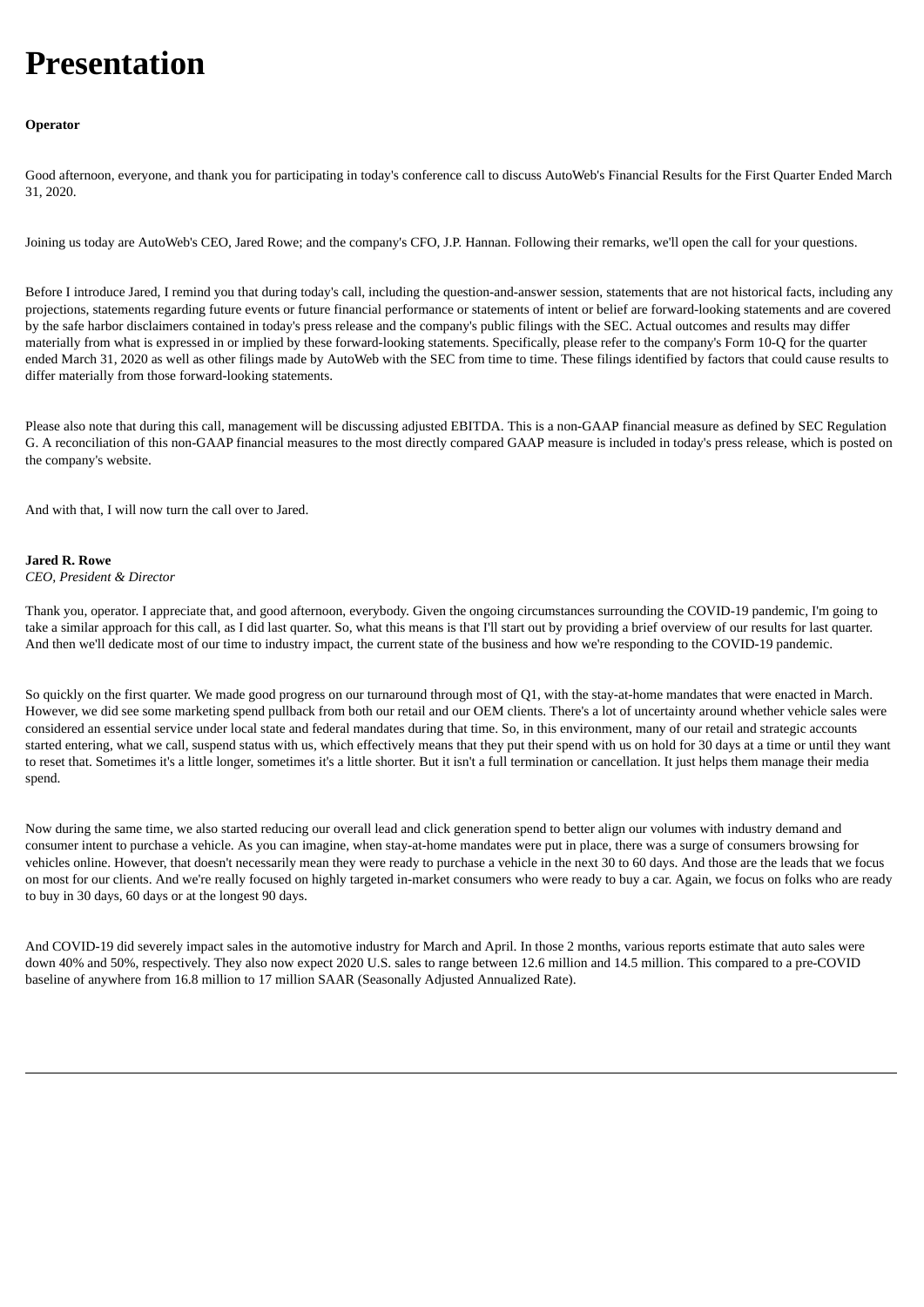So, we're actively monitoring all these trends, and we're adapting accordingly while still holding true to some of the strengths and initiatives that constitute the core of our strategy. And namely, we focused on staying efficient with our resources and further positioning ourselves as a strategic partner to our clients. And with higher numbers of consumers shopping online amid stay-at-home orders, we continue to emphasize our commitment to delivering high-quality mixes of leads and clicks to our customers.

Now this focus has become especially important in the context of current industry disruption. And within our organization, we have implemented a series of cost reductions in response to the pandemic, with the aim of mitigating the financial impacts to our broader team. We've reduced our recruitment, we've reduced our travel, consulting. We pulled back on B2B marketing expenses, and we're going to continue to prudently manage nonessential spending going forward. In addition, we've consolidated many of our technology tools and products to realize further cost savings.

And then finally, our entire Board of Directors and executive team have taken voluntary compensation reductions for Q2, with cash compensation being reduced by 50% for the Board, 30% for me and 10% for the rest of the executive team. These measures are helping us remain nearly fully staffed. We've had a few very limited furloughs in the United States and some limited layoffs of our staff abroad. But we're focused on trying to ensure that we're supporting our employees, and they have continued access to health care during this public health crisis.

The health and safety of our employees continue to be a top priority, and we're going to continue to evaluate all measures necessary. We're helping them through this challenging time while also maintaining an effective continuity of operations for our dealer and OEM clients. And we think that's critical right now is to really stay supportive of those folks who are struggling as well.

So, I'll have more to discuss about navigating these evolving market conditions. But before commenting further, I'd like to turn it over to J.P. to walk through our Q1 results. J.P., can you take over, please?

#### **Joseph Patrick Hannan**

*Executive VP & CFO*

Well, thanks, Jared, and good afternoon, everybody. So, maintaining the structure of our recent calls, we're going to focus the commentary here on the key themes for the quarter rather than reviewing every line item that can be found in our release and our filings. We're also going to keep it brief as we realize that the results for most of Q1 are now less relevant in today's fast-changing environment.

So, with that said, total revenue in the first quarter came in at \$24.5 million, and that's down about \$2 million from last quarter and \$7 million from the year ago quarter. Our total advertising revenues, which is the aggregate subset of click and display revenue, increased to \$6 million, and that's up slightly from both last quarter and the year ago quarter. The decline in total revenue really stems from lower lead volume, and that was particularly so in March.

Now our continued focus on value is further reflected at the gross profit line. Gross profit is down only by \$200,000 compared to last quarter and \$400,000 from the year ago quarter. Now this is despite a \$7 million reduction in quarter from last year.

Our first quarter gross margin was 21.9%, which is up 120 basis points from last quarter and up 370 basis points from Q1 of 2019. The gross margin improvements were driven by more efficient traffic acquisition and higher-margin product and channel mix.

And our net loss in the quarter was \$4.1 million, and that compares to a net loss of \$3.2 million in the fourth quarter of 2019 and a net loss of \$5.4 million in the year ago quarter. Our net loss in this first quarter was negatively impacted by some onetime items related to the refinancing of our PNC credit facility. So that included a write-off of approximately \$429,000 in capitalized debt issuance expenses, and there was a \$250,000 early termination fee.

Our adjusted EBITDA for the quarter was a loss of \$1.7 million, and that's down by about \$1 million from last quarter, but an improvement of about \$1 million from the year ago quarter.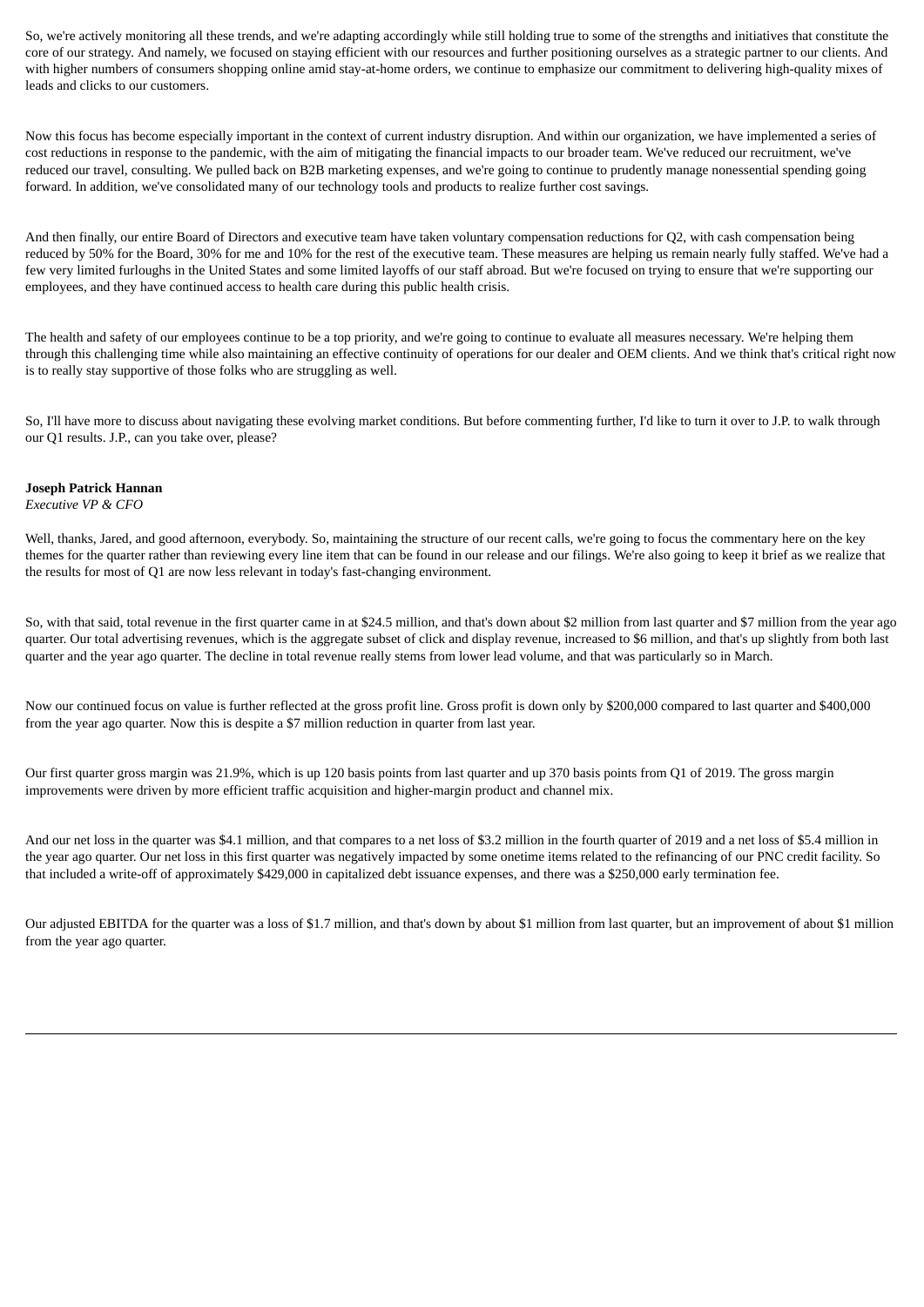Our net cash used in operations in the first quarter was about \$900,000, and that's an improvement from the \$9.4 million used last quarter and up from \$2.1 million used in Q1 of 2019. At March 31, 2020, cash, cash equivalents and restricted cash stood at \$7.9 million compared to \$5.9 million at the end of last year. At March 31, 2020, we also had an outstanding balance of \$6.7 million on our revolving credit facility with CIT Northbridge Credit. Now as of March 31, 2020, we have about \$2 million available to us on that revolver. But please keep in mind that while both the PNC facility and the new CIT revolver, our assetbased lending facilities, there are some differences between the 2 structures just to be aware of.

So, under the PNC line, we were required to maintain a restricted cash deposit as additional collateral, but we didn't have any minimum draw requirements on the line. With this new facility, we again gain access to the majority of our cash reserves. However, the CIT facility requires us to maintain a minimum balance outstanding, which right now on the line is \$8 million. So, as a result, you'll see that we are now carrying a higher balance of debt on the balance sheet, and our corresponding interest cost over the next 12 months will also be higher than they were in the year ago comparable period.

So, these steps we've taken to further reduce costs in recent months, along with our cash position, access to the credit facility that we signed in Q1, we think has positioned us to navigate this market environment. If the present trends hold in our business, which Jared will discuss more shortly, we believe that our balance sheet and liquidity will see us through 2020.

Lastly, I'll provide a brief overview on our Q1 operating metrics. Our clicks traffic was up by 7 million to 8 million visits sequentially and down slightly yearover-year. The click volume increased by about 2 million clicks from last quarter and the year ago quarter.

Lead traffic was also up by about 2 million visits compared to the last quarter, but it was down compared to last year. Now as Jared mentioned, we believe much of this increase is coming from the elevated numbers of consumers looking for cars online, given the stay-at-home orders. Our retail dealer count, our retail lead capacity and our net revenue per click were all down, both sequentially and year-over-year. And we can correlate these decreases with some of the COVID-related impacts that hit the auto industry widely over the last few months.

And with that, that concludes my prepared remarks, and I will turn the call back over to Jared.

#### **Jared R. Rowe**

*CEO, President & Director*

Thanks, J.P. So, as we look to Q2, we're closely monitoring the trends for both any sort of industry patterns that we can discern as well as our customer activity. We expect or anticipate that the automotive industry is entering a U-shape, a W-shape, whatever shape you want to choose. That really speaks to a longer period of sustained lows before vehicles return to pre-COVID levels.

Now that the Department of Homeland Security has classified vehicle sales as an essential service, cars can be bought either online or at the dealership nearly everywhere. OEMs are also trying to support new car sales as much as possible. We see really strong OEM incentives, really low financing rates and really loosened state restrictions on auto dealerships. We see them as really helping to stabilize the sales over the last couple of weeks.

So given this broader industry context, we're in a better place than we thought we would be since our initial thinking around the pandemic in March while our business is certainly down from where we were last year. Our results in April did not reach our worst-case scenario and the number of retail dealers entering suspend status with us began to stabilize at the end of April. I mean OEM lead volumes have held up better than we really initially anticipated. Just for some perspective on this, our suspense status peak was during the second week of April. But by month end, it actually improved by roughly 10%. The reason that this really matters, and we talked about this in the past, is when I'm talking about the spend status, I'm really talking about our highest margin clients. These are direct retail relationships, top 150 dealer relationships as well as some agency relationships. So, it was really good for us to see that it peaked and actually has been coming back down and really stabilized over the last couple of weeks.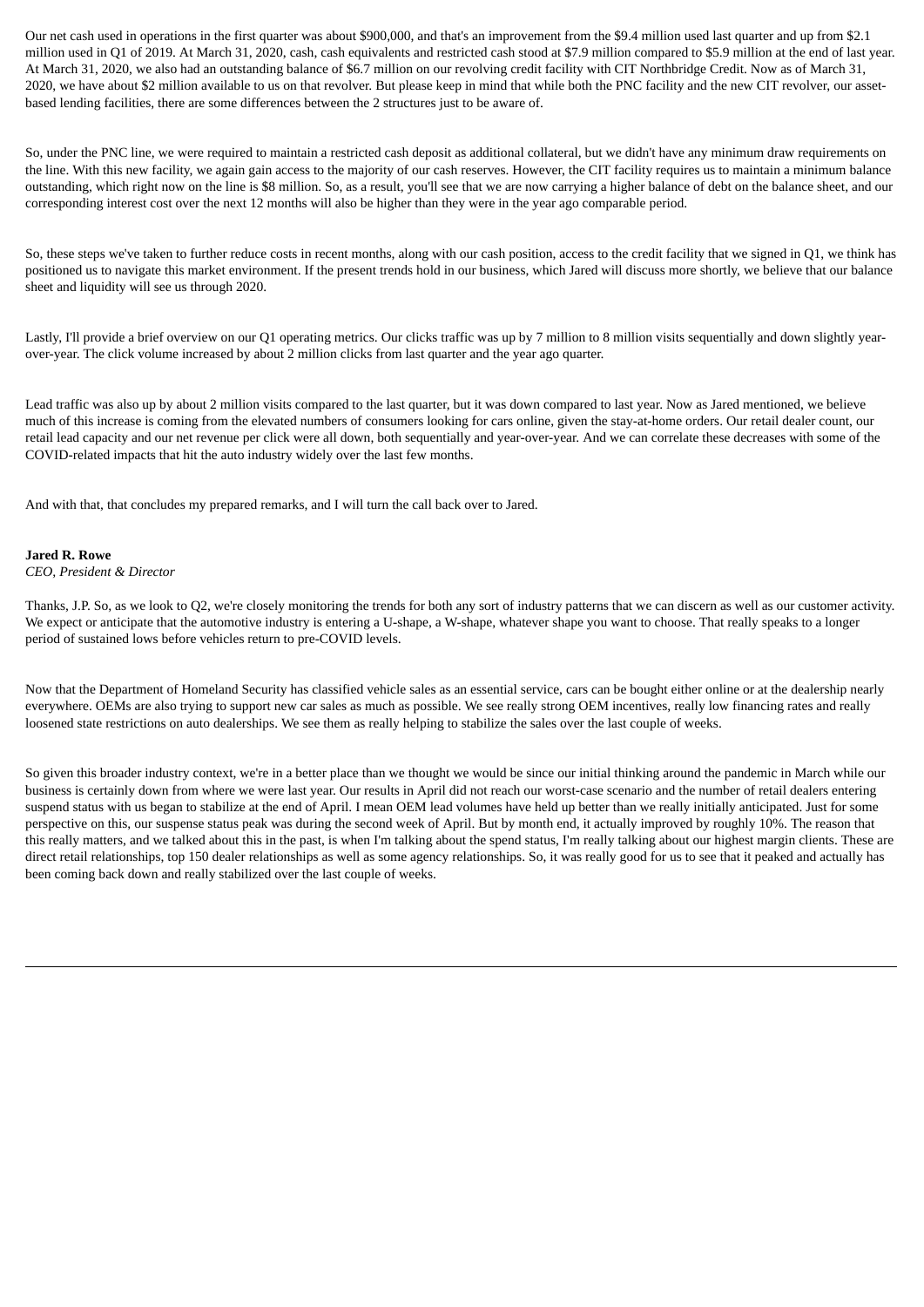We know, however, that 1-month certainly does not make a trend and that the industry is not out of the woods yet. We must still contend with certain undeniable macroeconomic factors, including increasing unemployment numbers and declining consumer confidence. At this stage, we estimate that our volumes are going to be down anywhere from 20% to 35% from pre-COVID levels. As we aren't really engaging in deep discounting or any other measures that would artificially inflate our volumes.

Now this isn't because we're taking a firm stance on price. It's because we're sticking with our core commitment to delivering high-quality leads and clicks for our clients and ones that have a higher propensity to translate to car sales. Also, lower volumes better align with the current sales capacity of our clients, since they're certainly not running at full strength right now. The reality is that there are far fewer consumers willing to purchase a vehicle in the next 30 days. So, we're not going to let our customers believe that we can deliver the same amount of high-quality leads as we did pre-COVID. This isn't about pricing again. It's about real consumer demand and being respectful of our clients' current sales capacity. Our internal data further supports this positioning.

We saw lead close rates deteriorate in the back half of March and then hit a low in the early part -- early half of April before they stabilized and actually improved materially by the end of the month. So, we feel pretty good about the approach that we've taken because we think that by proactively pulling some of the volume out and optimizing our campaigns, we're actually helping to stabilize the overall quality of our core product offering that we sell to our clients.

All that said, while we know there are fewer end market consumers today, we're still helping many of our retail dealer and OEM customers prepare for the post COVID recovery, and that's what our current volumes reflect. As we follow the evolving macroeconomic changes in both the auto industry and consumer behavior, we're going to continue to work closely with all of our customers to make sure that their media packages are aligned with their current business and operational needs for the coming months. While we can't predict what will happen in the broader economy, we know that we will continue delivering quality service and products. And with that, a quality partnership, which is ultimately the goal.

And on a separate note and unrelated to COVID-19, one of our OEM customers has decided to terminate its entire third-party lead-based marketing program. We're in the process of transitioning this manufacturer out of our OEM program to begin signing its network of dealers into our retail program. Just for those newer to the AutoWeb story, we sell leads and clicks to OEMs that then redistribute or resell those products to their dealers as part of a corporate leads program. However, we also sell leads directly to dealers through our retail program.

So, in short, we will now begin selling these dealers directly instead of going through the OEM. This will impact our lead and clicks volumes over the shortterm as this OEM accounted for about 3% of our revenue. But as we rebuild the retail network, we believe it will benefit our business in the medium to long term, and it's a far more profitable sales channel with gross margins that are materially higher than the OEM program.

We are making good progress on this because we saw this comment about a month or so ago pre-COVID. COVID slowed us down a little bit in terms of the dealer enrollment process. But again, we see this as a fertile opportunity for us to transition some of our OEM revenue into retail revenue.

Now as I've consistently stated in the past, COVID-19 aside, we have to continue to work to improve our sales channel mix for both leads and clicks by selling more leads to retail dealers and more clicks to endemic or near endemic advertisers. The transition of this manufacturer's dealer from an OEM program into a retail program plays directly into that strategy for leads. Now on the clicks side, we must continue to work towards increasing the mix of endemic and near endemic advertisers even in this current environment, as we believe that clicks will be more targeted to their audience and demand pricing that is often 8 to 10x higher than what we see when selling to nonendemic advertisers.

As a closing thought, across our business, we're benefiting from both short- and long-term work we have put in to make AutoWeb a lean, flexible and efficient organization. The cost initiatives that we've taken over the past 2 years and even the past few months, have really helped us support our team and really helped us support our clients, both dealers and OEM, as they navigate this new environment and prepare for the recovery. With our current trends and the latest information available to us, we believe we are in a comfortable position for the road ahead. As J.P. mentioned earlier, if present trends in the business hold, we believe that our balance sheet and liquidity, it's going to see us through 2020.

So, with that, that's the end of our prepared remarks. And so I think we're going to open it up for questions now. So, operator, can you open it up for questions, please?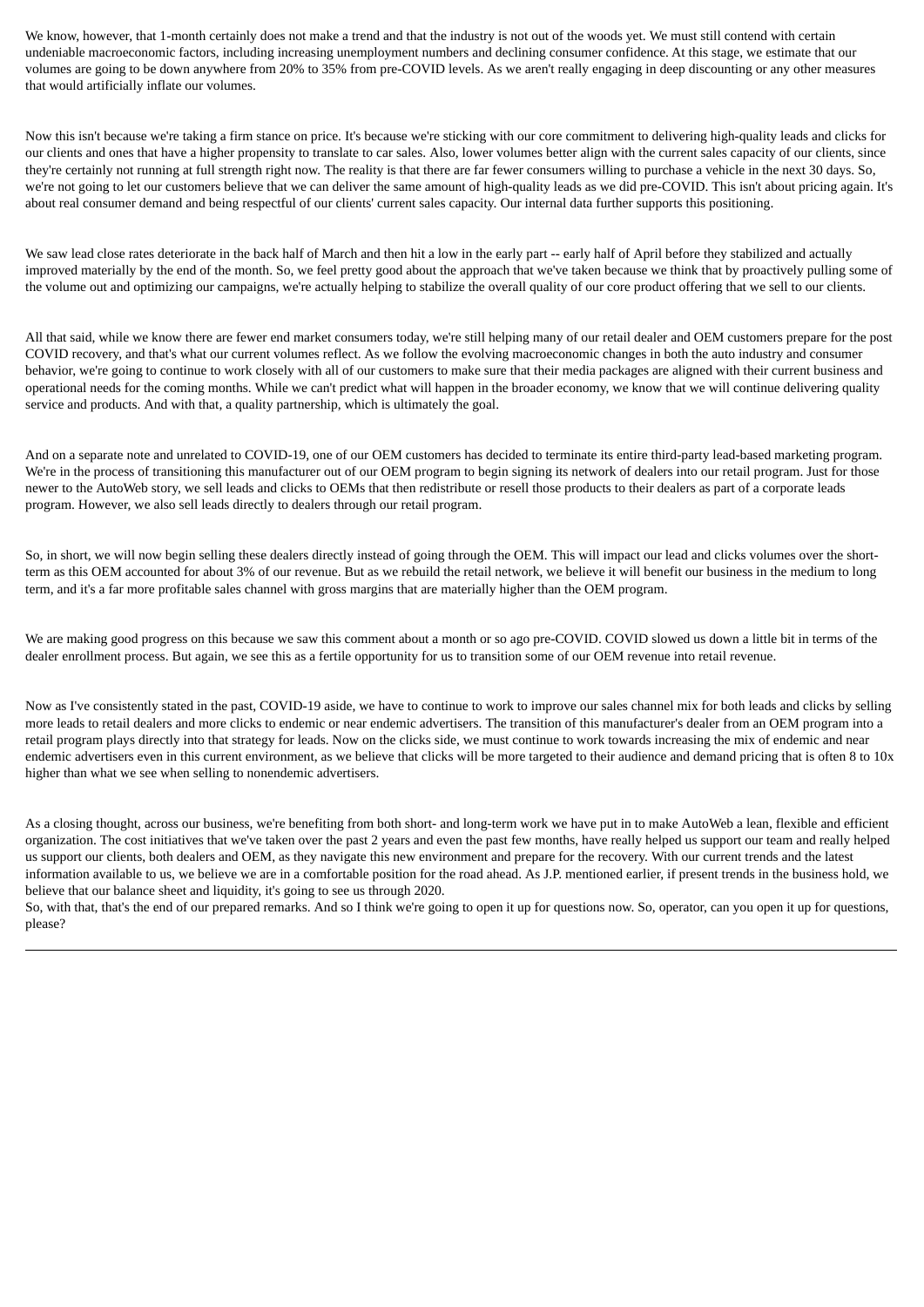## **Question and Answer**

#### **Operator**

[Operator Instructions] And our first question will come from the line of Gary Prestopino from Barrington Research.

#### **Gary Frank Prestopino**

*Barrington Research Associates, Inc., Research Division*

A couple of questions here. First of all, with this OEM suspending the lead program, you now have the ability to go out and sell to the dealers, right? My recollection was that OEM leads were about half the ticket of dealer leads. Is that kind of correct?

#### **Jared R. Rowe**

*CEO, President & Director*

Pretty close. Yes.

### **Gary Frank Prestopino**

*Barrington Research Associates, Inc., Research Division*

Okay. So basically, to recoup the 3% of revenues that you're losing on the OEM side, you have to sell half as much to the dealers to achieve equilibrium.

#### **Jared R. Rowe**

*CEO, President & Director*

Yes. And the good news here too is that we can push a different mix. And so, to your point, Gary, it's not one-for-one and getting this back, plus, when we're talking with our clients, we're focused on more solution-based sales. So, we're talking about leads and clicks together. And as we optimize that mix, it has a much better margin characteristics and just selling leads the loan through the OEM program. So again, it's not one-to-one, you're absolutely right. And it does open up the opportunity for us to press in clicks as well, which is an important part of what we're trying to do here.

#### **Gary Frank Prestopino**

*Barrington Research Associates, Inc., Research Division*

Okay. And then just a couple of other questions, and I'll let somebody jump in. When a dealer goes into suspense, do you count that as a dealer as of the end of the quarter?

### **Jared R. Rowe**

*CEO, President & Director*

Yes, we do.

**Gary Frank Prestopino** *Barrington Research Associates, Inc., Research Division*

We just saw a pretty -- you do?

**Jared R. Rowe** *CEO, President & Director*

Yes.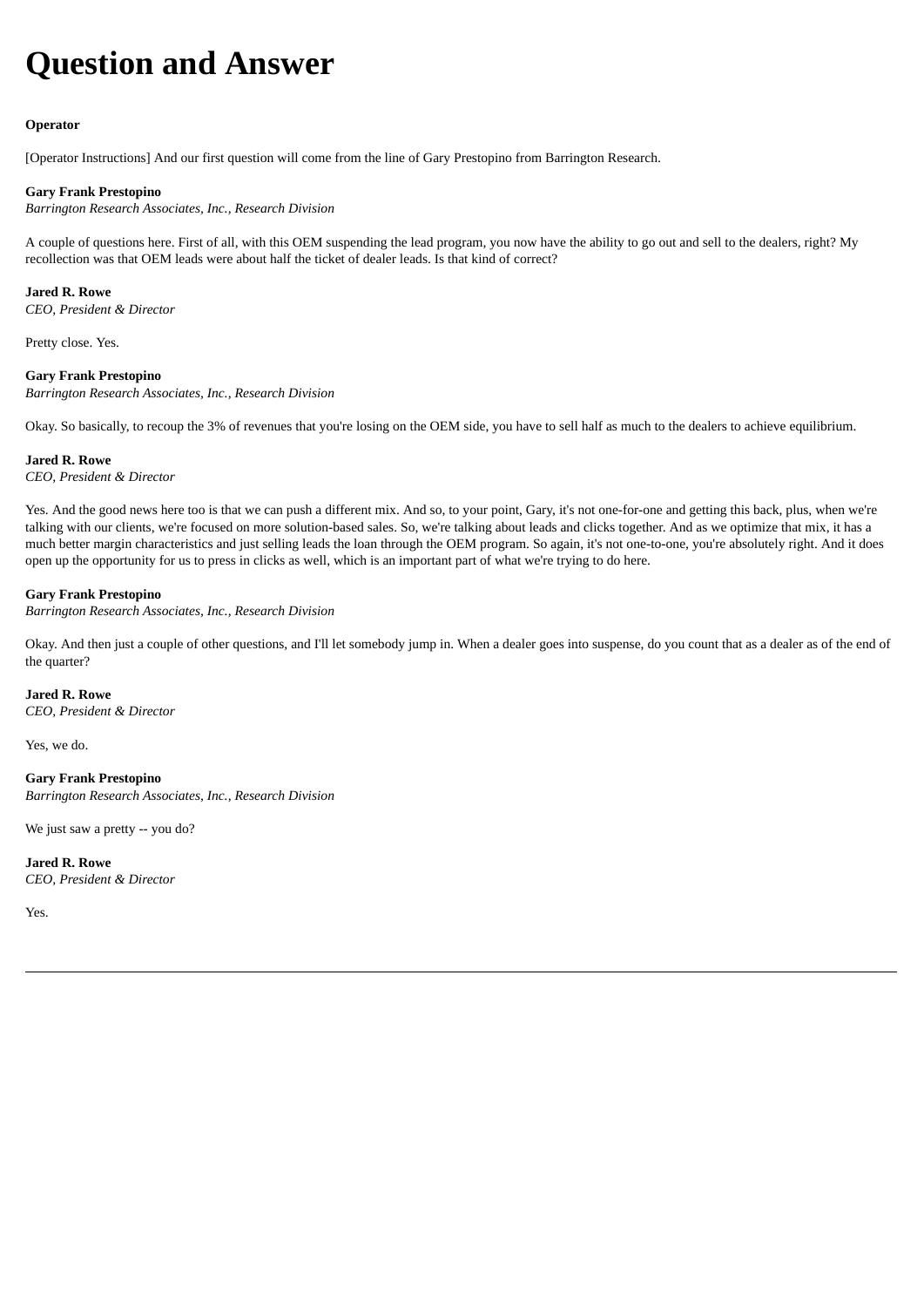#### **Gary Frank Prestopino**

#### *Barrington Research Associates, Inc., Research Division*

So could you maybe just talk about some of the issues that drove the retail? It looks like the retail dealer count sequentially was down about 400, right? So, what's going on there? Is that -- since it's not suspended dealers, that means that dealers have just generally dropped your programs?

#### **Jared R. Rowe**

#### *CEO, President & Director*

Yes. So, there's a couple of things going on there. One is there's seasonality in that. We always see -- we normally see a decline in dealers at the end of Q4, early Q1 as dealers are starting to rethink their marketing strategies. And as you know, Gary, we tend to churn dealers where we pick them up because there's really no friction between them leaving and coming back. And while we certainly did transition a good number of dealers into suspend status, we weren't able to keep them all. And we did see an increase there at the end of March, in particular, of dealers who are hunkering down, and we're really preparing for the unknown with the stay-at-home orders as they started to come online.

So, it was a bit of a drop. We think we're going to get some of that back throughout the year for the reasons that I've mentioned. I will give you a couple of data points around the retail side because I think it's interesting because we've talked about retail effectiveness and the need to improve retail effectiveness. And a couple of data points I'll give you is this is from December to April, we've increased our outbound call volume. So, our productivity, think of it as sales teams by 57%. Now at the same time, we've also added 4 new salespeople. So, we've increased capacity and also increased efficiency. Now that's one measure, and that's interesting.

But we've also increased our talk time by 17%. So, it's not that we're touching -- just touching more clients. We're actually having longer engagements with them and longer interactions with them, which leads us to the place where we talked about needing to systematize this and be better with our selling motion. And those 2 metrics help me have confidence that we are actively improving our selling motion. And listen, we've talked a lot about the retail channel and our need to get there. As you know, we've made a lot of changes from a leadership team perspective. And I think we're seeing some of that finally take root. And so, listen, those are activity-based measures and the outcomes follow them. You need the activity before you can get the outcome.

#### **Operator**

Our next question comes from the line of JP Geygan from Global Value Investments.

#### **James Philip Geygan**

*Global Value Investment Corp*

You've been pushing towards profitability for some time and have made some progress really since the second half of last year. When you say that your liquidity and your balance sheet are sufficient to make it through the rest of the year, how do you really think about turning cash flow positive or becoming profitable? And what time frame do you anticipate doing that, considering the changes in the macroeconomic environment?

#### **Jared R. Rowe**

*CEO, President & Director*

J.P., do you want to take that one? And a good talking to you, JP, by the way. But J.P., would you take that one, please?

#### **Joseph Patrick Hannan**

*Executive VP & CFO*

Yes. As you've seen, I mean, we've spent -- really, 2 key areas we've been focused on. One is operating expenses, and the operating expenses this year should be down over \$8 million year-over-year from where we finished in 2019. And then the second is in the cost of revenue and in the gross margin. So, we've seen steady sequential growth in gross margin. I think, it's about 6 quarters in a row. And we saw gross margin climb every month, January, February and March, nicely. We actually had 1 of the best gross profit months we've had in 2 years in the month of March, despite everything else going on around us. So, it's a culmination of all of that, but I mean this is a tough operating environment, but I think we are far better run today. We are far leaner and more efficient. And if we get a little top line momentum, I mean, I think we're going to be well positioned here.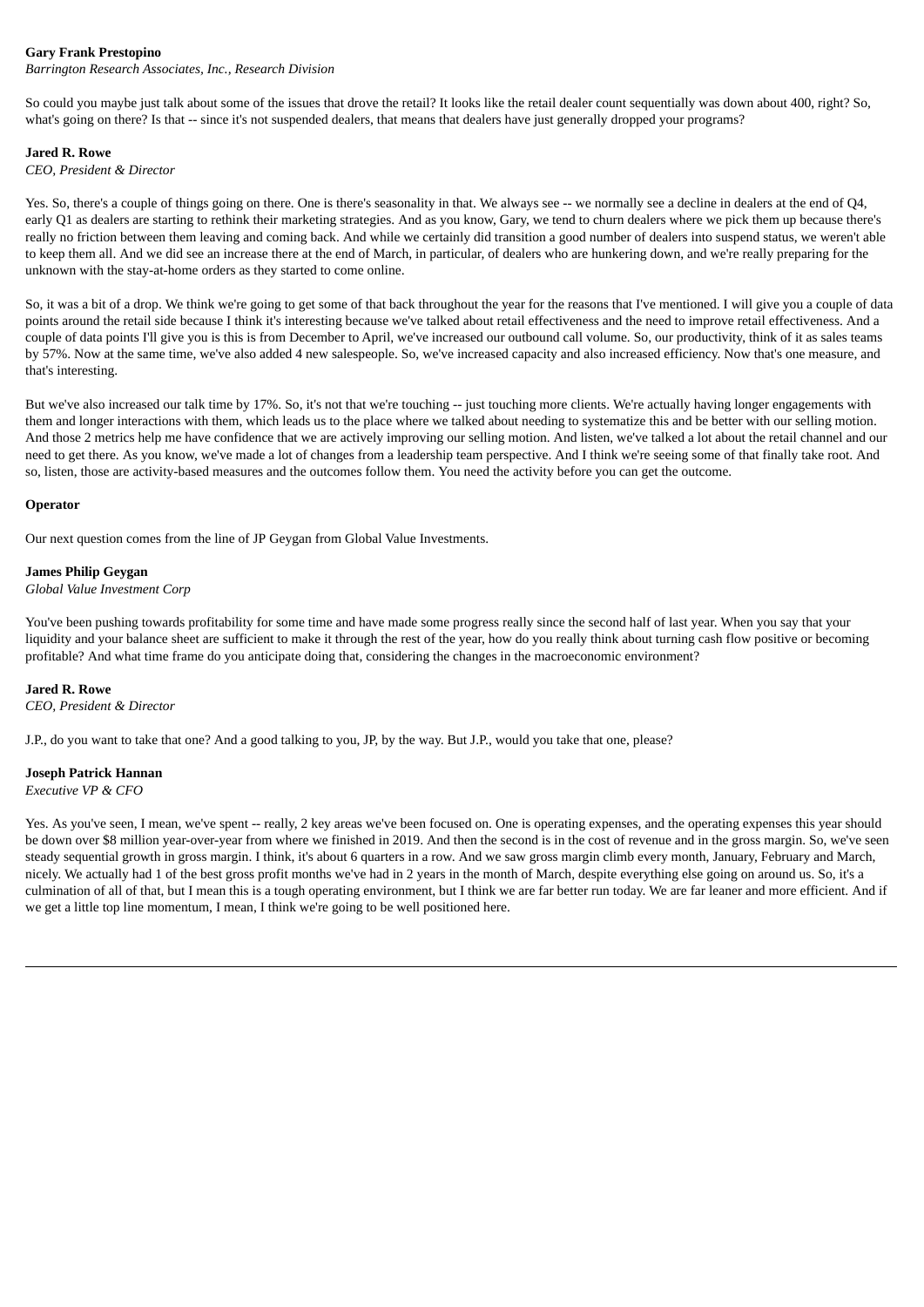And I noted that your gross margin has increased nicely. How do you see this developing and over what time frame? Do you target a specific number? Or what's optimal for you?

## **Joseph Patrick Hannan**

*Executive VP & CFO*

Well, I mean, right now, our -- my goal -- our goal internally just to get to generating cash -- positive cash again. We're negative by about \$300,000 a month is our drag right now. We want to get that positive. And then from there, it just all depends on the environment around us, and that I think it'd be premature to put any kind of forecast out there or a hard number until we know a little bit more about the situation we're all living in right now with the pandemic.

## **James Philip Geygan**

*Global Value Investment Corp*

Yes. Understandable. As you have removed costs from operating expenses, how much of this is structural change that we would expect to last in perpetuity versus how much has been taken out in response to COVID-19 or the current environment? Or how much is short term?

#### **Jared R. Rowe**

*CEO, President & Director*

We haven't -- go ahead, J.P., I'm sorry.

#### **Joseph Patrick Hannan**

*Executive VP & CFO*

I'm sorry. I was just going to add one point. Then we recently cut \$1.7 million out, and that was almost entirely fixed costs. We haven't done a lot with personnel. We haven't -- that was by design, we didn't want. We wanted to maintain the staff at its fullest level possible. So, I think most of what we've done in most of the what is layered in is fixed and permanent, unless there's some strategic reason we want to start layering cost back in. So, I'm sorry, Jared, take it from there.

#### **Jared R. Rowe**

*CEO, President & Director*

No, no, no. I couldn't agree more. And I was going to say the same thing, J.P. When you think about -- one of the things you talked about in the last call -- I believe I mentioned in the last call, is we've done a lot of transformational work with the organization in terms of realigning, restructuring, bringing some folks in, elevating some folks internally into new roles and new challenges. And to J.P.'s point, what we're really trying to do here right now is really hold on to the team and keep this team engaged and focused because we've done an awful lot of hard work that some of the businesses have to do now, but we've done it over the last 1.5 years.

And so, we're focused right now. And again, anything can change, depending on the market conditions. But where we're focused right now is just taking the team we have, using the time that we have right now to further harden our operations and really get ready for the other side of this because this isn't going to last forever, and whether it's U, W, whatever we want to call it, we are going to see this thing abate at some point. And we're trying to really hold the team together until then. Again, because we like the team we have. We like kind of the operational improvements that we've made. So, we didn't do a lot of kind of onetime stuff. This was more about pulling forward maybe a little bit of work that we hadn't gotten to in some of the structural costs because we've been working our way through it systematically. But again, this was not a reaction to the pandemic in terms of -- we just took a bunch of cost out, and we're going to layer them back in. It was more about timing, and it just sped up our timeline a little bit with a couple of these costs. So, we feel good. We feel. We think a lot of this is structural, quite frankly.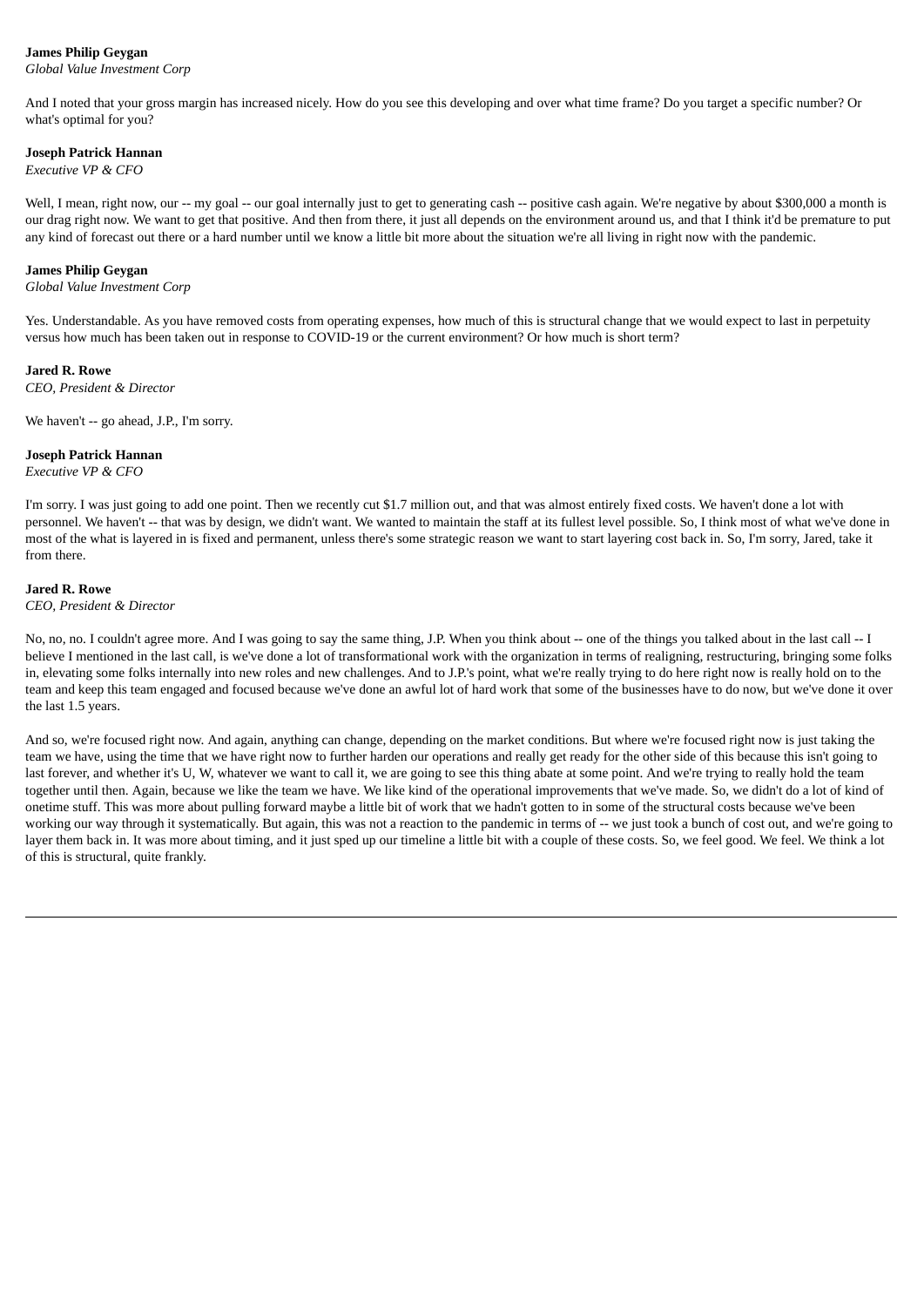#### **Operator**

And your next question comes from the line of Lee Krowl with B. Riley.

#### **Lee T. Krowl**

*B. Riley FBR, Inc., Research Division*

Wanted to touch on a few key points. Thinking about the change in traffic trends, and how important traffic acquisition cost is for your business, particularly on gross margin. It seems like kind of sector-wide, there's been a cheapening in traffic acquisition costs. Just curious if you guys are seeing the benefit of that as it relates to the improvement in gross margin? And perhaps if that is the case, how sustainable can that become a tailwind?

And then my second question is, just given the context of driving a better value proposition in a time of lower volumes, just tweaks to the product bundling strategies that you've outlined on prior calls.

#### **Jared R. Rowe**

*CEO, President & Director*

Yes. Okay. No, good question, Lee. And absolutely right. Listen, as an industry-wide, we have seen some benefit here, in particular in April, of traffic acquisition costs going down. One of the things, Lee, it's helped us start thinking about it in a slightly different way is what is the volume going to look like going forward. Because what we have seen generally speaking, it becomes a little bit more efficient for us to generate traffic. We've also adopted some slightly different tactics than we probably would have if the pandemic hadn't hit us, which has really helped us to optimize in that environment.

So while we are seeing some benefit from the pullback of some other spend, I did not give all the credit to just the market conditions in terms of the operational efficiency that we've been able to drive over the last 30 days, really because we hit the good running. Oh, I think it was like March 26 is when we really started to make some changes to our SEM spend in particular. And we've been able to optimize from a cost perspective to a surprising extent. Now to your point, we're going to give some of it back, right? As the market recovers and as people come back in, we're going to give some of it back. We certainly don't think we're going to give it all back, though. Again, because this isn't just simply us riding the wave here. It's us actually taking the opportunity to optimize our campaign around this new volume characteristic, which is helping us learn some things about the business that it just would have been harder to learn. So that's my answer to that side in terms of the marketing spend.

And in terms of the positioning of the products, that's an interesting question, too. So, we've been promoting the bundle for a while now. We haven't done it as well as we would have liked, but we're doing it better now. So, we've gone to the market right now with something that we're calling our DRR package. It's a Digital Retail Ready package. And really what it is, is it's a bundling of existing products and services that really conform to this new transition or push to being more focused on digital retailing. And listen. I think this is a trend we've been talking about for 6 years digital retailing. I think this is going to help to burn it in a bit more in terms of the retail side and also the consumer side.

But there are ways for us to leverage our traffic product, our new car lead product got these other products as well, like web leads plus and Payment Pro, that are really components to a digital retailing strategy or support a dealer's approach to digital retailing. And so we have gone to market with a bundle that's really focused on either dealers existing digital retailing practices that we help support with our products and services and really kind of oriented towards that unique approach that the dealer is taking or we can help to deliver components that maybe a dealer didn't have like the Payment Pro product, which is, it's really about putting payments first into the process, so a consumer can get \$0.01 perfect payment on an actual piece of inventory.

So we definitely have our heads there, Lee, and we're not letting this be lost on us because this gives us an opportunity to maybe have some conversations with our clients and position our products from a bundling perspective in ways that, that it would have been more difficult before. I guess one last thing I would say to this, too, is what's been interesting is as things slowed down on the retail side, we've been able to have better engagements with our clients because they're thinking about their businesses slightly differently, which makes them think about us a little differently. And so, we've been taking advantage of that over the last few weeks as well.

And so again, this is all activity stuff. But I'm pleased with the way that we're building the pipe, and I'm pleased with the way that we're taking our solutions and starting to reposition and repackage them to the clients. And quite frankly, the current market disruption is helping us in that regard.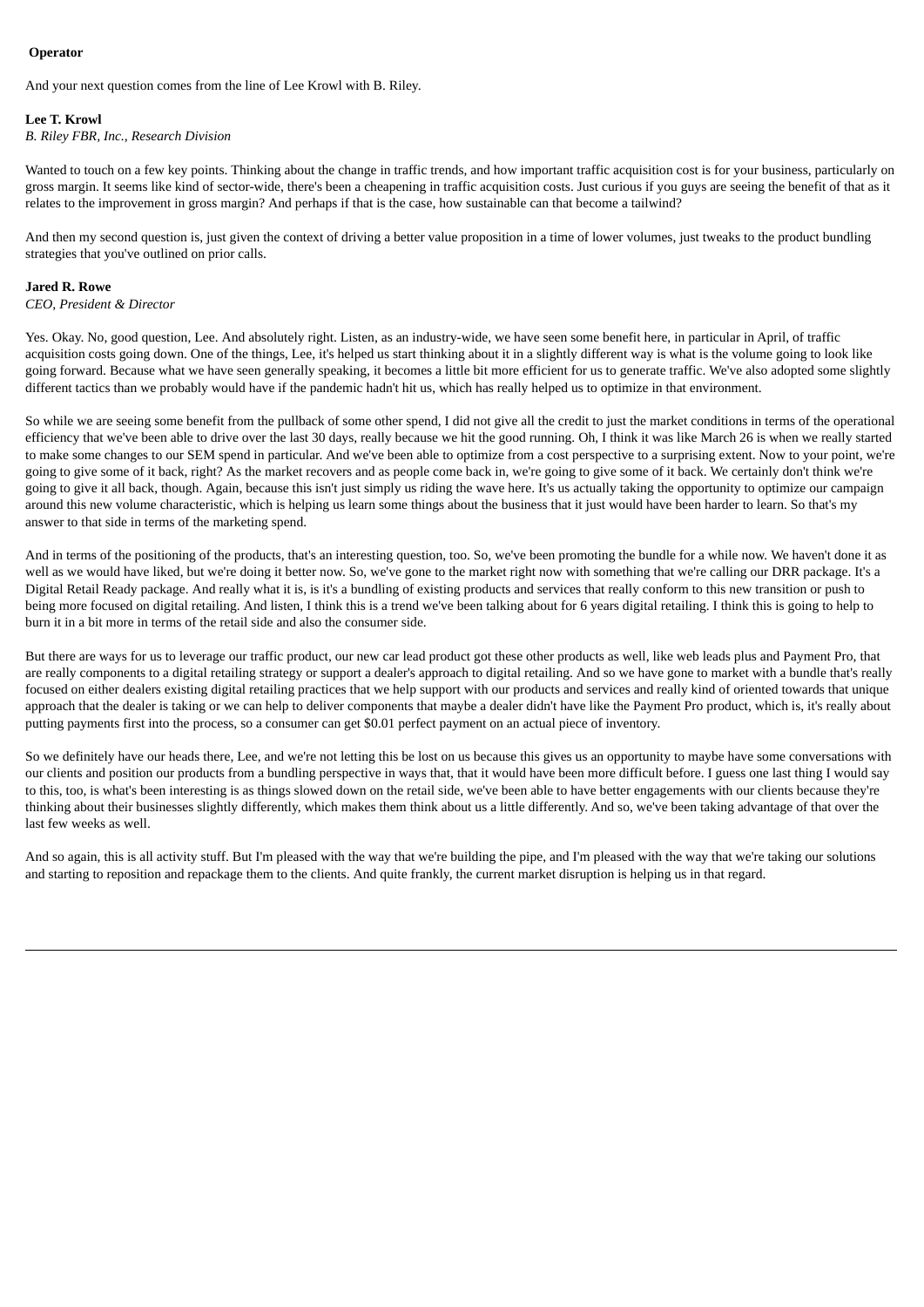#### **Lee T. Krowl** *B. Riley FBR, Inc., Research Division*

Got it. Just last question from me. And obviously, no one has a crystal ball right now, but it seems like the mix shift to new versus used is very prevalent today. Just kind of your thoughts on that trend, whether it's temporary or if it has the potential to be a multiple quarter trend, just kind of given the context of some of the incentives and financing options that are out there right now?

#### **Jared R. Rowe**

*CEO, President & Director*

Yes. I think there's 3 big things that we all need to keep our eye on in regards to that. Number one is exactly what you're talking about with the OEMs. So, listen, the OEM years are pinned back right now in terms of the support that they're putting behind the new car side of the business. They're doing everything they can. Most OEMs are doing just everything they can right now. So that's a positive.

Number two is we need to keep our eyes on the wholesale pricing. There's still a lot no sale. There's building supply on the used car side. While we've seen some adjustments to used car pricing in the wholesale market, we haven't seen all of the price adjustments that we would expect to see just yet and that's coming. And we're going to have to just keep our eye on that and really manage our way through it. That's number two.

And then the third big thing, and this is the one that we talk an awful lot about internally is just availability of credit and consumer confidence overall. Listen, consumer confidence fell in the first half of April, it didn't fell again in the second half of April. If consumers are disappointed with how the economy opens back up, we could see even further pressure on that new car side. And just new car and just cars overall because if you don't need a car, then consumers may start to push their purchase timing out even further.

I would tell you, one thing that was interesting. It's a bit of a non sequitur, but it's interesting, nonetheless. As we've been doing some research internally with our consumers and the e-mail asking them about how has COVID-19 impacted their purchase timing. Now I think this is specific to us and specific to the way that we've attacked the market from a search perspective, but 74% of the consumers that we have researched that have responded to us, I should say. And we think the sample is significant. It's 74% of them said that it either didn't impact them or that they actually pulled up their purchase timing. Don't get me wrong, Lee. I don't think that is representative of the full overall market. I do think it speaks to the in-market readiness of somebody who uses our services. Because if you're to the point where you're going to submit a lead, if you go through the trouble to do it, you're probably pretty darn close to transaction.

So, I know that was a bit of a meandering answer, Lee. I think that I have hopes that the new car market will hold. I think we're hearing good things out of Washington as well around the potential need to support the industry. And we've certainly seen what happens when the folks in Washington lean in and support the automobile industry, good things happen, particularly on the new car side. So, we feel good about the SAAR rate. I think 12.5 million to 13 million, I think that's a good number. If the government steps in, it could go higher. But 12.5 million to 13 million is still a robust number, maybe not in the context of the last 5 years. With the 12 million to 13 million cars, it's still okay. It's still a decent market for us. So hopefully, that answered your question.

#### **Operator**

And your next question comes from the line of Ed Woo with Ascendiant Capital.

#### **Edward Moon Woo**

*Ascendiant Capital Markets LLC, Research Division*

My question is, do you notice any trends or differences in how the geographies perform, especially in areas that did not have a lockdown? And have you seen any recent trends with some of the places that have eased up, particularly in your home state?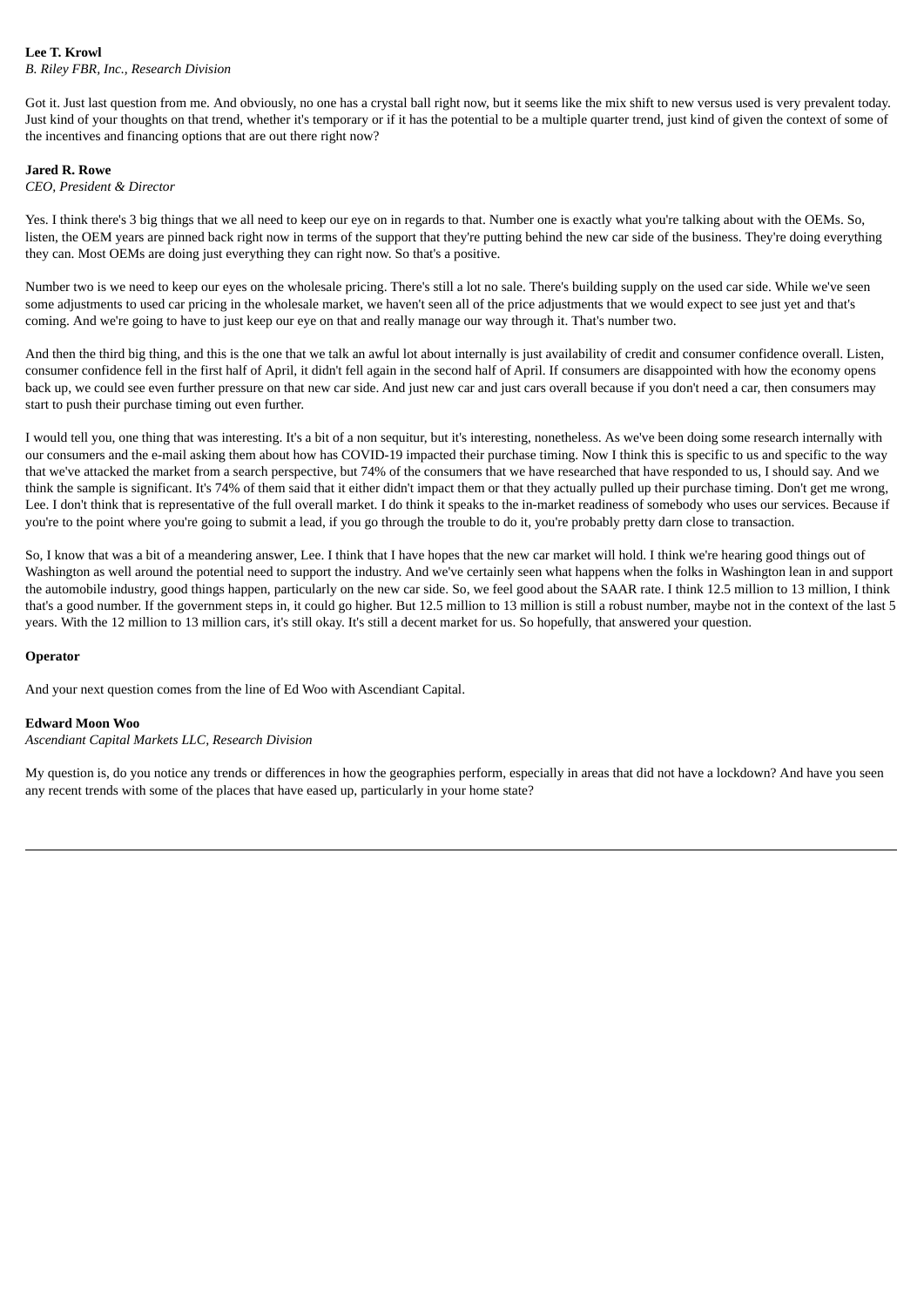#### **Jared R. Rowe** *CEO, President & Director*

Yes. Ed, interesting question. And we have seen that. There's definitely -- listen, as the case of COVID-19 rise in a given geographic area, you definitely see the stay-at-home orders be put in place. And then you see declines in sales. And then as you see the crest get hit and the plateau get hit, it starts to lighten up a bit. It's really that upward trend is what we've seen in terms of having the negative impact on retail sales.

What's interesting though, too, is that it really is market by market. And so, we're kind of preparing for waves of this. And that's how we're talking about it internally. To be quite candid with you is we're expecting it to come in waves in terms of major metros. And for our business, right, the major metros matter because of how vehicle sales are clustered. Texas is an interesting example. Texas is a big market for car sales. It's a big market for us. And that's one that has been hit nearly as hard, say, New York, for a whole host of obvious reasons.

But as we get to this plateau point, as we get to kind of something that appears to be kind of relatively kind of the new normal, we do see it start to open back up, which is one of the things I think we're seeing in terms of the close rate data. Again, just to go back to that close rate data. We looked from January until the end of April, and we cut each month into half, right, first half, second half, mainly because we thought that March and April were going to be first half, second half historic than they were. Again, the close rates were normal in January, normal in February. At the beginning of March, they started to decline. The second half March, they really moved down. The first half of April, they held there, and they were low. Second half of April, they started coming back. And if you put that on the time line and take a look at all the -- everything that was going on, it's kind of how we've gone through this in a lot of regards with some of the big markets with the stay-at-home orders and then some of the loosening as well as our clients getting to a place where they understand how to operate in the new environment.

That's one thing, too, I would say, Ed, it's been interesting to watch these markets go through these learning curves because when the initial stay-at-home orders are made, there's a general kind of seizing up in the local market. And then you see the retailers who are incredibly, incredibly resourceful. We know -- car dealers are incredibly resourceful, let me figure out how to operate in this new environment. And then you see it kind of open back up. We think we're seeing that. But again, I think this thing is going to hit us in the waves. And that's at least -- listen, we don't claim to have all the answers, but that's at least how we're preparing for it internally.

#### **Edward Moon Woo**

*Ascendiant Capital Markets LLC, Research Division*

Great. Well, that's a very good color on the situation. And I just want to say from something from California, I hope you could dip your toes in the stand while you're in Tampa for us for California. It's just real hard to do that here.

**Jared R. Rowe** *CEO, President & Director*

Thanks, Ed. Thanks, Ed. No, no, to your point is that...

#### **Edward Moon Woo**

*Ascendiant Capital Markets LLC, Research Division*

Be safe guys.

**Jared R. Rowe** *CEO, President & Director*

Yes. Be well. Be well. Thank you.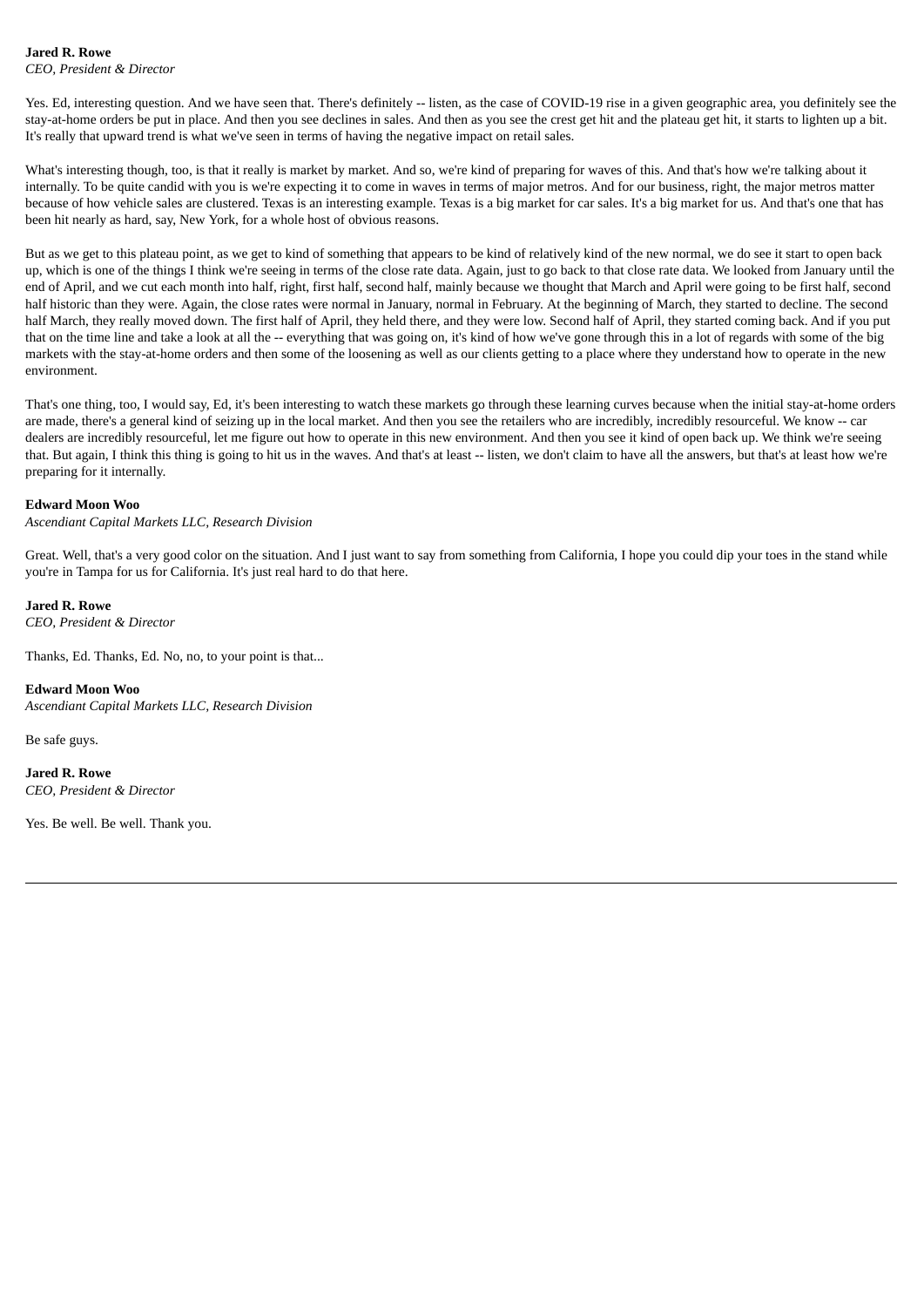#### **Operator**

We do have a follow-up question from the line of Gary Prestopino from Barrington Research.

#### **Gary Frank Prestopino**

*Barrington Research Associates, Inc., Research Division*

Yes. I just want a quick question going back to this dealer or this OEM has opted out of your program. Can you give us any idea how many dealers they have across North America?

#### **Jared R. Rowe**

*CEO, President & Director*

Gary, that's a good question. I don't know off the top of my head. And I want to be clear with something too. They're not asking out of our program. They're not going to provide third-party leads to their dealers at all. So, they're shutting the whole thing now. It's not specific to us. They're just shutting the whole thing down. And so, I'll tell you what Gary. I'll circle back on that one. I can tell you this, they're a major OEM.

#### **Gary Frank Prestopino**

*Barrington Research Associates, Inc., Research Division*

Okay. I was just curious...

**Jared R. Rowe** *CEO, President & Director*

And they -- go ahead. I'm sorry.

#### **Gary Frank Prestopino**

*Barrington Research Associates, Inc., Research Division*

No. I was just curious because my next question is going to be is that when an OEM takes your leads, third-party leads, the OEM, obviously, is paying for those leads. Does the OEM then charge the dealers to the leads that they take? Or is that just the cost hitting the OEM and then to go out and get these dealers to sign up, that becomes a cost on their P&L from your lead generation? I'm just trying to get an idea how this all works and flows.

#### **Jared R. Rowe**

*CEO, President & Director*

So, absolutely. So, none of the OEMs do this for free. And they may not calculate it -- some calculate it as per lead fee, and they do that, they basically negotiate bulk rates. Some will mask it in other fees and services. Because what they normally do is, they run these digital marketing programs with multiple components inside of them. And so, whether they charge their dealers a technology fee, whether they charge their dealers kind of transactional fees, the OEMs are certainly not -- they're not losing money on the program. They're not doing it for free.

So we actually think our story for a lot of our clients is actually very positive because when they go direct with a theory, they get control over the program in a bunch of different ways, and also relative to our retail rates, and we've been doing this, right, we've been optimizing our pricing side on the lead side, in particular, where we can bundle it with clicks. We think we can go directly to the clients and show them a really, really attractive bundle of services that are actually, in certain ways, better for them than just participating in kind of the cookie-cutter program.

And again, don't get me wrong. We appreciate all of our OEM clients, and they do a great job, and they're great partners. But as you can imagine, when they build these programs, they build them for everybody as opposed to the specific unique needs of the clients. And hey, I've got a good team behind me, Gary, because I just got a text message from one of my team members. 1,500 is the number of franchisees that this client has.